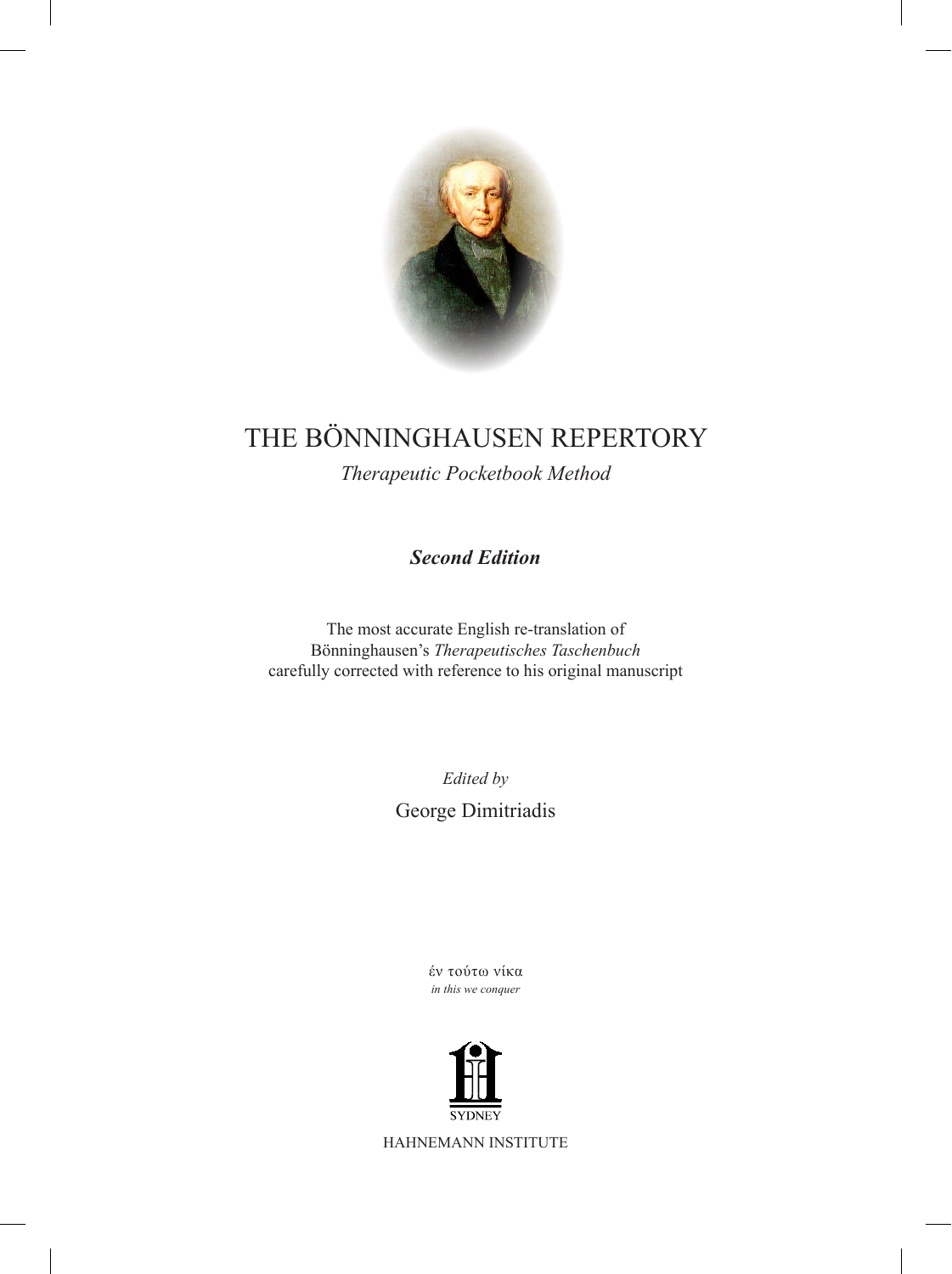The Bönninghausen Repertory *Therapeutic Pocketbook Method*

ISBN 978-0-9757713-1-0

2000 first edition 2010 second edition

*Editor* George Dimitriadis

Copyright © 2010 by

George Dimitriadis

All rights reserved

No part of this book may be reproduced in any manner whatsoever, stored in a retrieval system, or transmitted, in any form or by any means, except for brief extracts for educational or research activities, without the prior permission, in writing, of the Copyright owner

Printed only in Australia by Ligare Pty. Ltd., Sydney

*Sole Publisher*

Hahnemann Institute Sydney, PO Box 1408, Parramatta NSW 2124 Australia

This book is available through the Hahnemann Institute Sydney, and through authorised booksellers. Please support future research by only purchasing legal copies.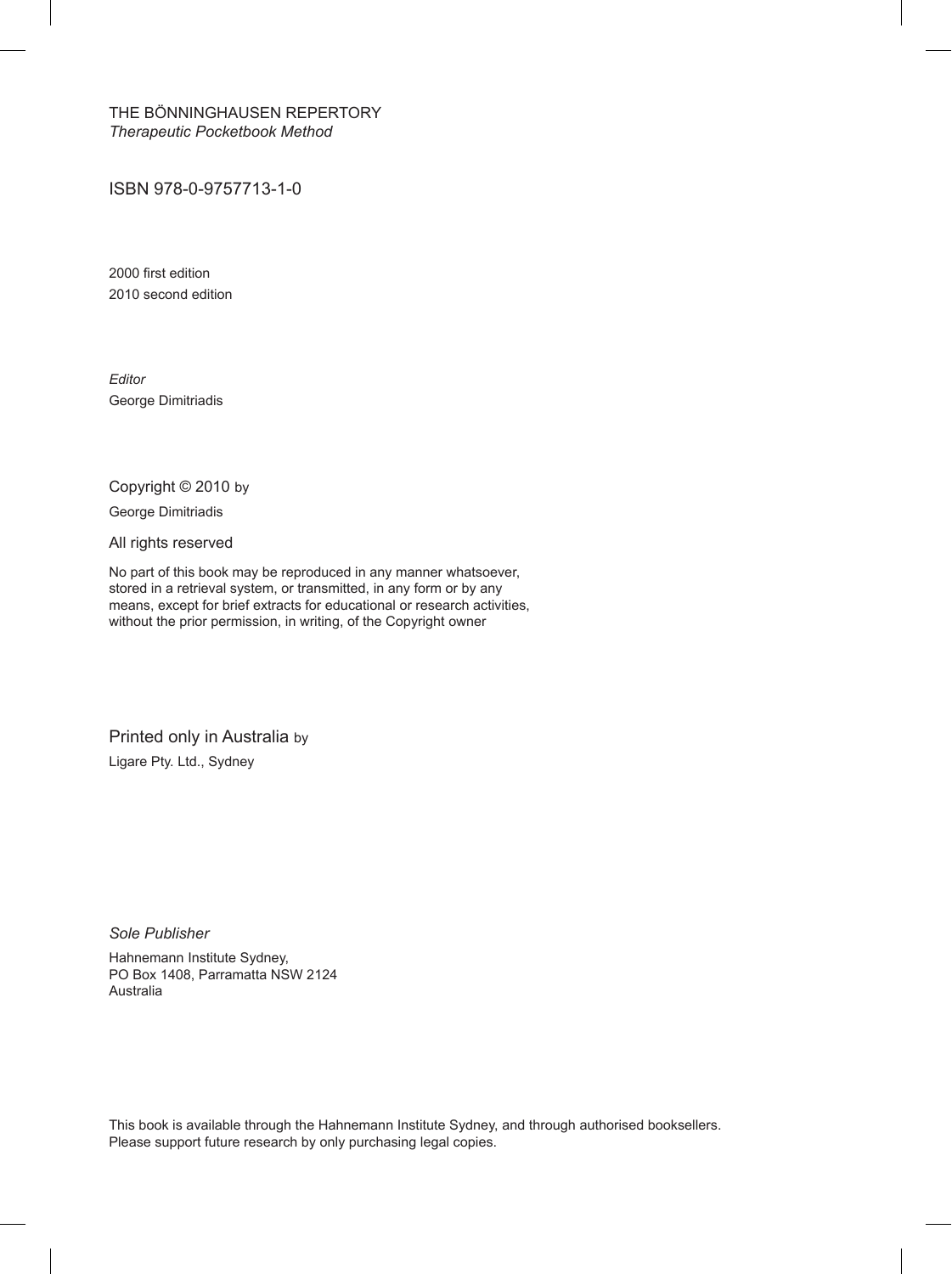# **PROLOGUE**

It is now a decade since the publication of our *The Bönninghausen Repertory* (TBR), and this second edition is the result of our continued application of this repertorial method with constant reference to primary sources for clarification of rubric terms, by which process we gain an understanding of Bönninghausen's *Therapeutisches Taschenbuch* (TT) and how it represents our primary, pure, pharmacography1 for the purposes of homœopathic diagnosis.

In order to provide a contextual prelude for a more detailed introduction to this work, we offer the following historical overview which will reward its study with the necessary perspective of the origins and scope of TT, and of its most faithful English language successor, this second edition TBR. A more detailed account of repertorial lineage will be found in our *Homœopathic Diagnosis…* (DHD).2

## *Development of Repertory*

### 1. *Beginnings*

Hahnemann's induction<sup>3</sup> of a *general* similars principle4 governing the clinical effectiveness of medicines marked the birth of *Homœopathy* as a deliberate approach to medical therapy, and further established the need for a new, *pure materia medica*<sup>5</sup> to *methodically*<sup>6</sup> record substance effects upon the healthy organism (*provings*).7 He soon realised this increasing volume of provings data required a way of referencing individual symptoms, and the first *alphabetic symptom index* was appended to his *Fragmenta* ... (1805),<sup>8</sup> and he also compiled two further indices with which he was not satisfied, and which therefore remained unpublished.<sup>9</sup>

There followed a number of works, most notably by *Hartlaub*, <sup>10</sup> *Schweikert*, <sup>11</sup> *Weber*, 12 and *Rückert*, 13 each listing a single remedy alongside a single symptom, more or less as it appeared<sup>14</sup> in the provings records,<sup>15</sup> rearranged<sup>16</sup> for easier reference.<sup>17</sup> But these works were bulky (e.g. Hartlaub's comprised over 6,700 pages), and whilst useful for study, too cumbersome in the clinical setting. It is important to note that none of these indices constituted what we now recognise as repertory.

## 2. *Bönninghausen & The First Repertory*

Having turned his attention to the study of Homœopathy in 1828,<sup>18</sup> Bönninghausen quickly realised the necessity of indexing the symptoms of our materia medica; as he writes  $it:19$ 

"… which fact caused me, even at the beginning of my study of this excellent and invaluable treatment, to think of expedients which would make the choice of suitable remedies easier and more certain, by this means bringing the symptoms of each one more clearly into view;"

Bönninghausen was trained in Law and Botany, skilled in brevity and taxonomy, and thus well placed for the task of symptom indexing.20 Remarkably, the first fruits of his effort appeared very soon after his recovery, in 1829, with the title *Alphabetical table for ready reference to homœopathic medicines*, 21 and this was followed by a rapid succession of works, $^{22}$ through which, we observe,  $2<sup>3</sup>$  Bönninghausen developed and shaped his work into what was termed *Repertory*. 24

The first such work was his *Systematic Alphabetic Repertory of Antipsoric Remedies*  $(SRA, 1832)$ ,<sup>25</sup> wherein, for the first time, Bönninghausen had identified the consistent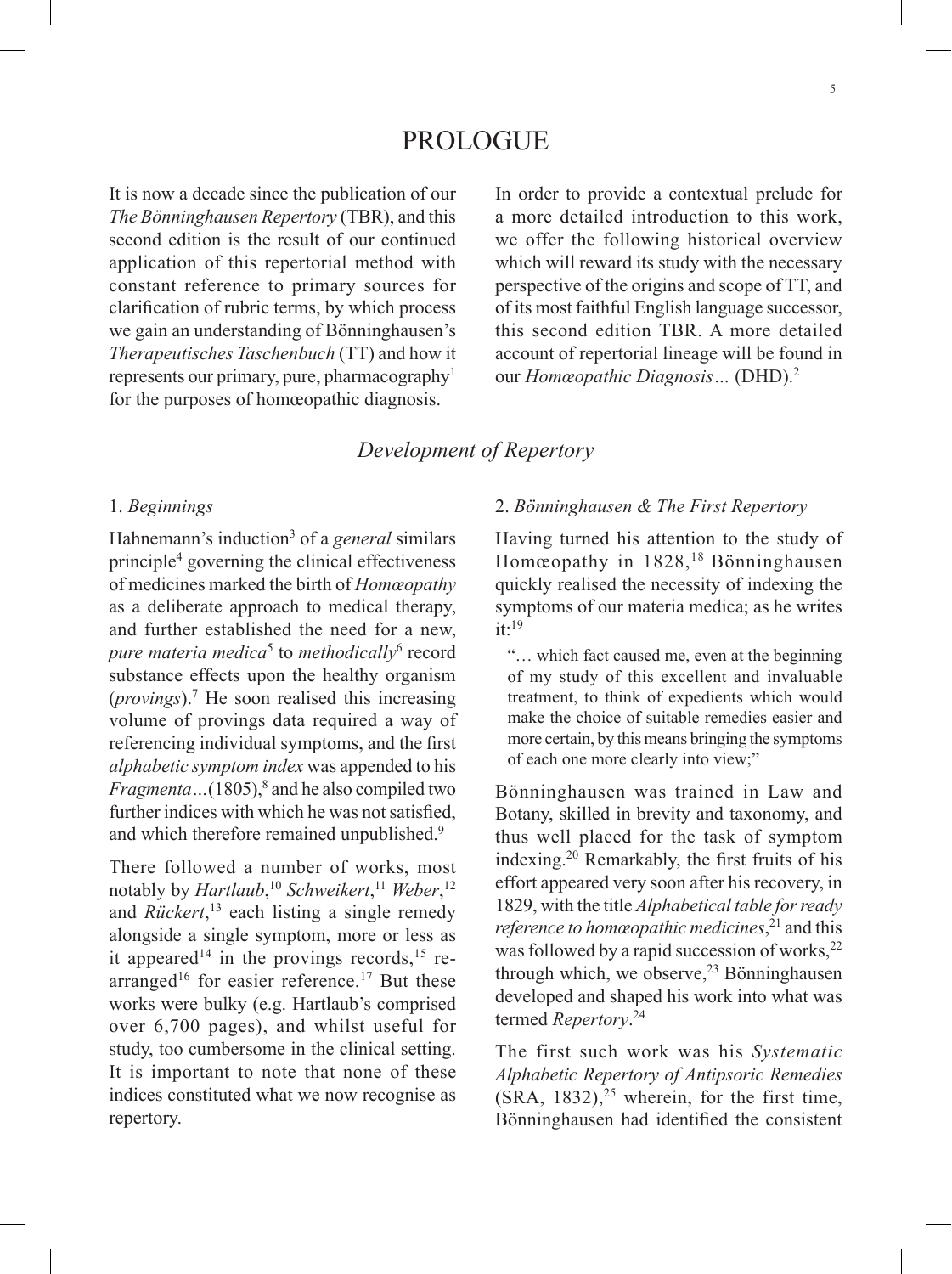elements of each symptom<sup>26</sup> and rendered them in *rubric* form,<sup>27</sup> arranged systematically<sup>28</sup> and alphabetically, and incorporated a consistent  $4$ -tier<sup>29</sup> remedy grading system to indicate the frequency of clinical usefulness.30 SRA quickly went into a second edition (1833), and two years later Bönninghausen published a similar work on the 'non-antipsoric' remedies (SRN, 1835). These two works together form a single repertorial model to which we now refer jointly as *The First Repertory* (TFR),<sup>31</sup> and upon which our modern repertories are based.<sup>32</sup>

## 3. *TFR Successors*

In 1834, *Georg H.G. Jahr* published his *Handbuch* (JH1), modelled on SRA, but lacking the consistency, accuracy, and succinctness of Bönninghausen's work.<sup>33</sup> The second edition of Jahr's *Handbuch* (JH2, 1835) was later translated into English, 34 under the editorship of *C.Hering*, and published in 1836 as the first English language Repertory. This work found its way via *C.Lippe*, 35 to *E.J.Lee*, 36 and onto *J.T.Kent,*<sup>37</sup> being wholly incorporated into his *Repertory* whose structure was consistent with that of its predecessors. Thus, it may be seen that even Kent's Repertory, wholly in structure and largely in content, derives from the 'systematic-alphabetic' model of TFR. But Kent's itself is full of significant errors,<sup>38</sup> not surprising given his inability to examine the original (German language) sources, and these errors are multiplied further by its emulates, <sup>39</sup> which later works have especially served to dilute any accurate information already present, and thereby reduce the *consistency* and *certainty* in our prescribing.

#### *Repertory Lineage*

The lineage of TBR is directly through TT which itself had seen a number of English language editions, beginning with the *innominate* (TPi) of 1846, and ending with the *TF Allen* edition of 1891. The *Laurie* edition was translated from the French of *Roth*, introducing further errors. *Hering* et al. poorly chose to translate the inferior work of Jahr (*Handbuch* II) into *Jahr's Manual…* (HJM, 1836), rather than Bönninghausen's SRA/SRN. Kent's Repertory received input from various (non-primary) sources, and was followed by a proliferation of emulates, all of which utilise Bönninghausen's TFR model.

#### 4. *Bönninghausen's TT*

Bönninghausen soon recognised 'defects' inherent in the structure of TFR, and began his focus on a new, improved method of repertory,  $40$ and with Hahnemann's full approval,<sup>41</sup> his *Therapeutisches Taschenbuch* was published, simultaneously in German  $(TT)$ ,  $42$  French  $(MT)$ ,<sup>43</sup> and English (TPi),<sup>44</sup> in 1846.

Bönninghausen's TT became the most widely used and highly acclaimed repertory.<sup>45</sup> undergoing a number of English (and other) editions46 before being translated *afresh*, revived as it were, for *The Bönninghausen Repertory* (TBR). The following diagram outlines the basic lineage of repertory initiated by Bönninghausen.

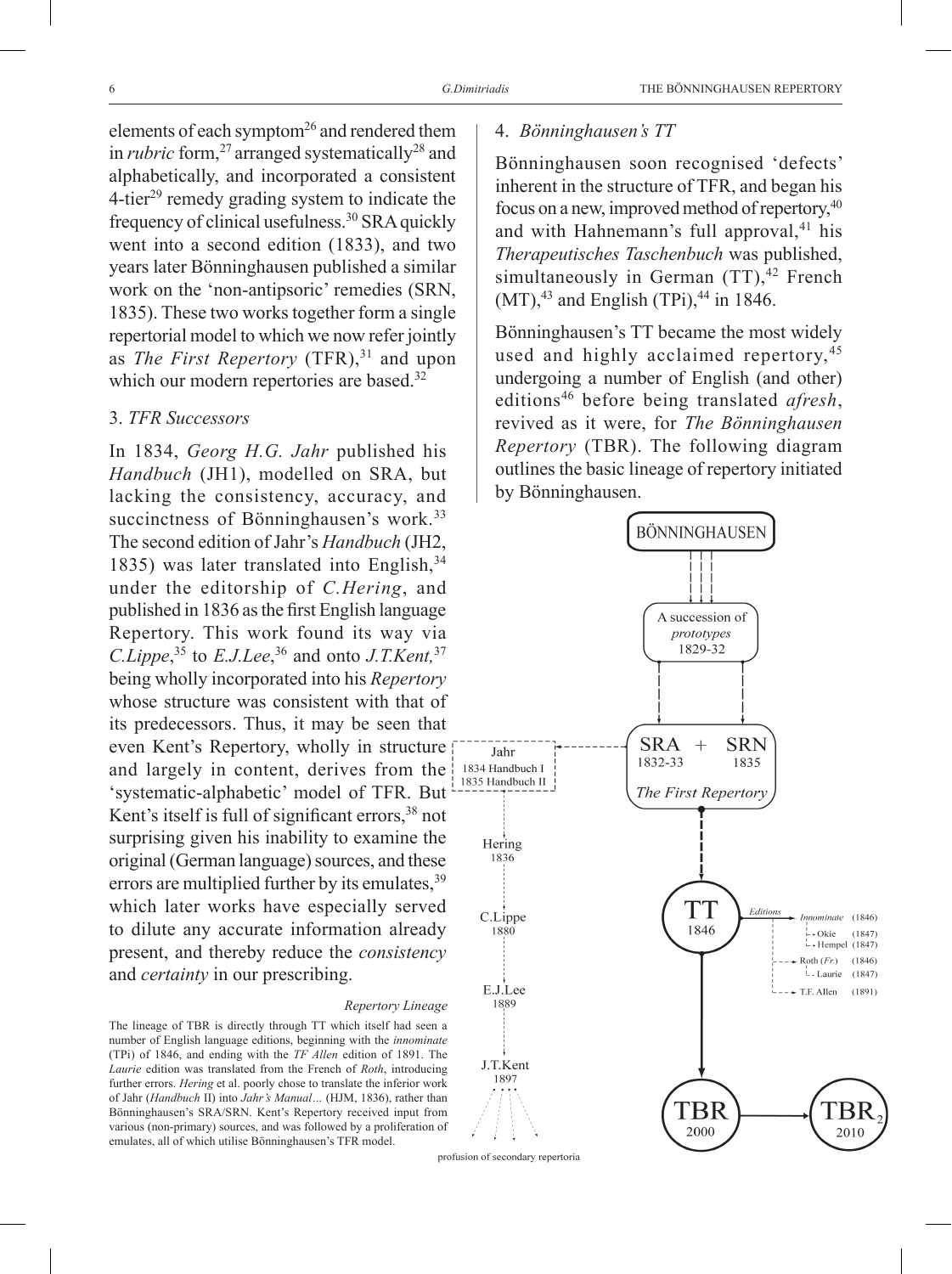# *Therapeutisches Taschenbuch*  (Therapeutic Pocketbook)

Bönninghausen's foresight and desire for transparency saw him list the provings source for each of the medicines contained in his TFR, thereby allowing comparison of each entry against its source proving.47 So when it came to constructing TT from its immediate precursor TFR, Bönninghausen did not again consult the provings (already represented within TFR),  $48$ he only needed to convert the information contained in TFR for placement within the new structure of  $TT<sup>49</sup>$  This is doubtless one reason why he gives no sources for the medicines in his TT, but the other reason, more importantly, is that the entries it contains cannot all be found *as is* within the provings – they are rather *representations* of *provings*, a distillation, Bönninghausen's understanding of each medicine's characteristics, completed by analogy, and further validated and *weighted* according to his extensive experience.<sup>50</sup> Indeed, at that time, Bönninghausen maintained one of the busiest practices in all Europe,  $51$  and we can therefore rightly understand why *Stuart Close* offered the following summation:<sup>52</sup>

"The experience of nearly a century has verified the truth of Bönninghausen's idea and enabled us, in the use of his masterpiece, The Therapeutic Pocketbook, to overcome to a great extent the imperfections and limitations of our materia medica."

Bönninghausen's TT is an entirely new structural model which, more than any other, demands a secure grasp of Hahnemann's observations and teachings, and although we provide the following brief overview, the reader will do well to study our companion volume DHD wherein we detail this topic.

## 1 *Abstraction & Recombination*

Homœopathic diagnosis is determined upon the *characteristics* of a case (*i.e.*, the *consistencies*), which, either alone, or, what

**Therapeutisches TASCHENBUCH** 

 $\mathcal{L}_{i1}$ 

homöopathische Aerzte,

zum Gebrauche

#### am Krankenbette

und beim Studium

der reinen Arzneimittellehre,

herausgegeben

von

Dr. C. von Bönninghausen, »<br>Preussischem Reg.-Rath a. D., ausübendem homöopatl<br>lehrten Gesellschaften des inn- und Auslandes wirkliche

Münster 1846. Druck und Verlag der Coppenrath'schen Buch- und Kunsthandlung,

is most often the case, in their *combination*, *sufficiently distinguish* both the disease, and its homœopathic remedy.53 Furthermore, the characteristics of a specific disease (medicinal or otherwise) may be *abstracted* from their individual sufferer and *recombined* into a stand-alone, distinct disease entity, for the comparison and diagnosis of future cases, and this is precisely the practice in all medical diagnostics.<sup>54</sup>

This same process of *abstraction & recombination* of characteristics is used to complete symptoms by *analogy*, where the qualifying characteristics of one symptom may be used to define another symptom of the same type,<sup>55</sup> as well as those of a different type<sup>56</sup> and location, $57$  and it is for this reason that the 65,000 or so symptoms in Hahnemann's own pharmacographies (RA/CK) are, mostly,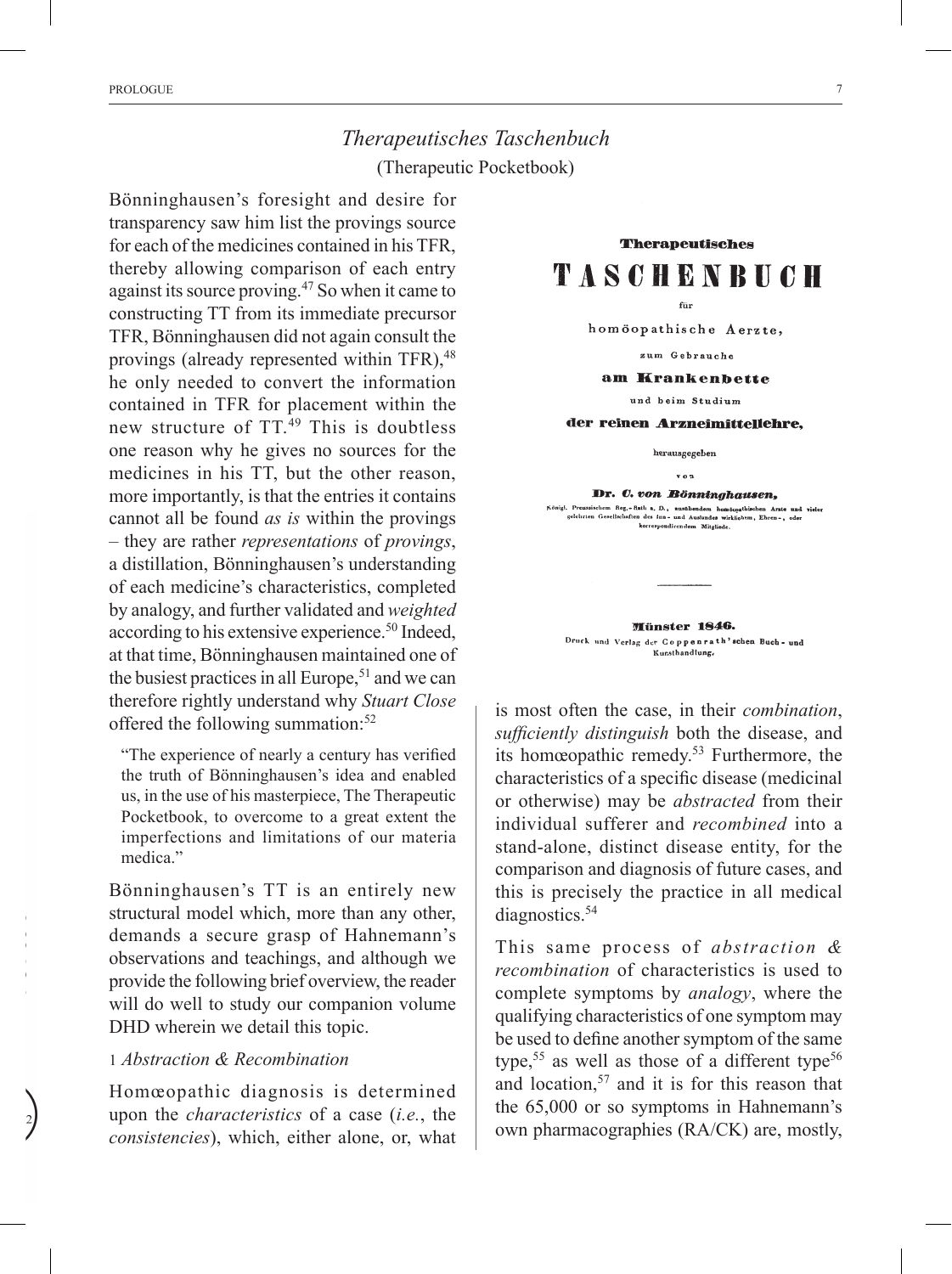*fragments of original symptom descriptions*  which have been *abstracted* (separated) and re-arranged,58 according to his familiar headto-foot-schema<sup>59</sup> – not only for easy reference, but more importantly, to allow for their ready re-combination into a case-specific variety,<sup>60</sup> which application is clearly evident in the published case analyses from Hahnemann himsel $f<sup>61</sup>$ 

This process, thoroughly understood by Bönninghausen, formed the basis of his TT design and construction:62

"…it was at first my intention to retain the form and arrangement of my original Repertory…at the same time I intended to compress it into one volume, to define every part of it with greater accuracy and to complete it as much as possible from analogy as well as from experience. Having, however, finished about half of the Manuscript, it had, contrary to my expectation, grown to such a size, that I the more willingly relinquished my plan, as I saw, that most likely the same object might be attained in a more simple and even more satisfactory manner, if, by showing the peculiarities and characteristics of the remedies according to their different relations, I opened a path hitherto untrodden into the extensive field of combination."

Bönninghausen thus abandoned the structure of his TFR, wherein each body system or region listed its attached qualifying characteristics (symptom descriptions & modalities), *abstracting* these characteristics to a single *'Sensations & Complaints in General'* chapter, <sup>63</sup> from where they could be retrieved, $64$  and readily *recombined* into a *case-specific* variety (even if never before seen [in that combination] in the provings), thereby providing both a flexibility and scope unmatched in any other repertorial work by "…opening a path hitherto untrodden into the extensive field of combination". Bönninghausen writes:<sup>65</sup>

"The increase of this medicinal power in proportion with the increased dynamisation is, however, so striking that it must force itself on every attentive

observer. It manifests itself most frequently and most strikingly in symptoms which have not before been noticed in the provings, but with reference to their location and to their sensation have some analogy with what is already known. On this is mainly founded the arrangement of our "Therapeutical Manual" [TT], and its use for fourteen years has perfectly confirmed what has just been said."

This unique TT structure thus facilitates the re-combination of characteristics to a new case-specific variety, whilst still allowing the *accurate reconstruction* of the original proving symptoms, *without loss of meaning*, as may be seen with the following few examples using this TBR:

#### 1. *Alum*.1043

"Unbearable itching of the whole body, especially on getting warm, and in bed; he has to scratch until he bleeds and after scratching the skin is painful. [*Htb*]"

This above symptom is well represented within TBR in the following rubrics:

Itching (pruritis), in general  $[1522]$  + Skin, Blood**,** drawing**,** *after* scratching [1316] + Skin, Painful**,** *after* scratching [1397] + *aggr*. Warm (& warmth) in general, from [1725] + *aggr*. Lying, bed, in (prolonged) [2025]

Alumina is one of six remedies coming through in all these rubrics, and whilst a prescription could not be made on this symptom alone, it is nevertheless able to be reconstructed through a summation of its TBR representative rubrics. Let us now look at the *leucorrhœa* of Alumina (708-717), which may be stated in summation (completed by analogy) as follows:

Frequent acrid leucorrhœa: like bloody water; of yellow or transparent mucus, stiffening the underwear; with burning and itching in the genitalia and especially the rectum [perineum?], which parts, are inflamed and excoriated, making walking difficult; relieved by washing in cold water.

This composite symptom is well represented by the following TBR rubrics: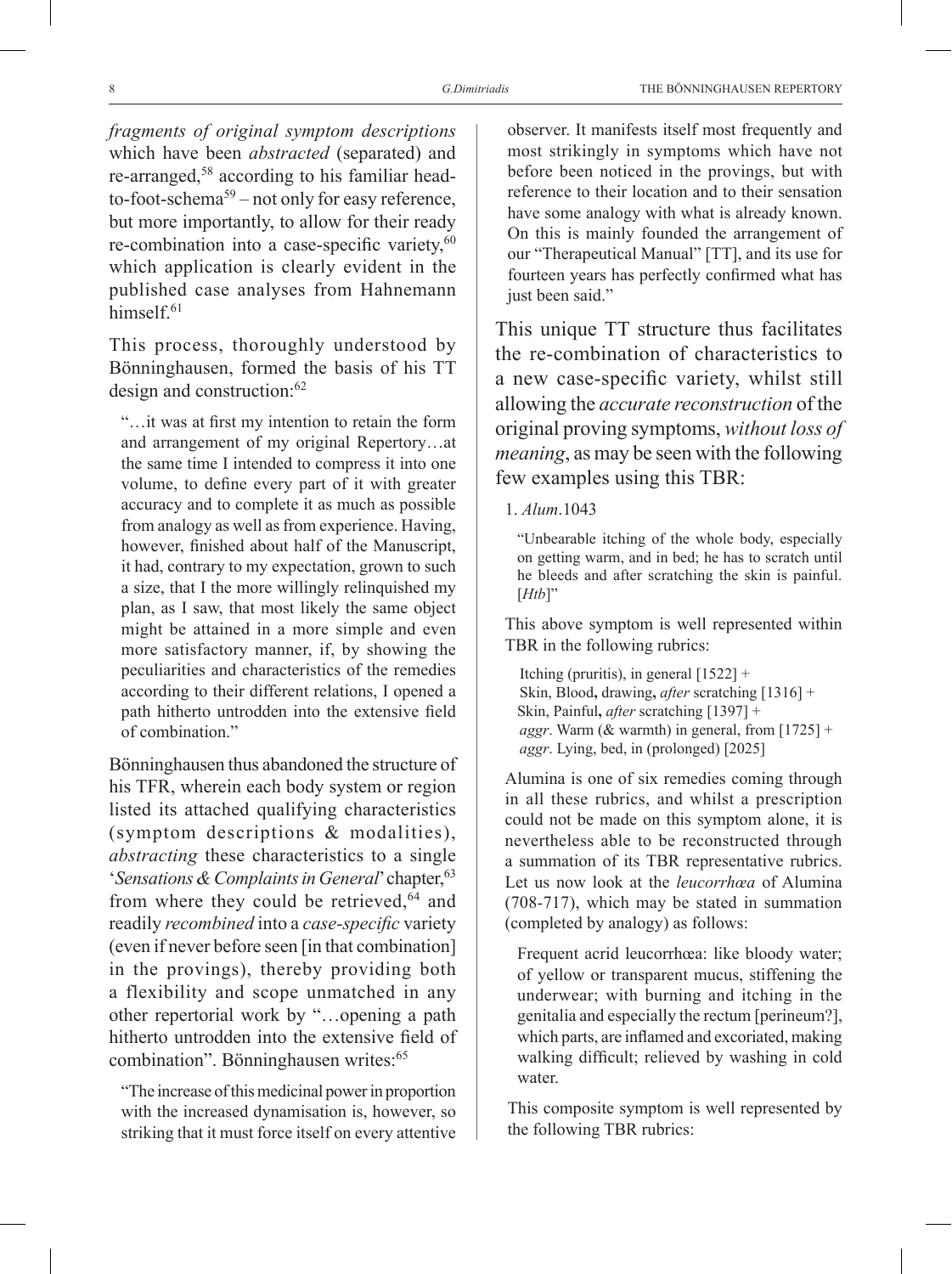leucorrhœa, acrid  $[529] + 6$ loody  $[531] + 6$ yellow  $[535]$  $+$  itching  $[536] +$  Slimy  $[540] +$ *amel*. Water (& washing) [2230] + *aggr*. Walking, during [2220]

Alumina again comes through this repertorisation (with only two other remedies), demonstrating the reconstruction of an original symptom is quite straightforward.

2. Stram.63

"The skin on the forehead is wrinkled, the look staring, the whole face distorted and horrible (aft. 3h). [*Frz*]"

This single symptom can be reconstructed by combining the following rubrics:

Face, distortion [174] + Furrows, forehead, on the [191] + Eyes, staring [64]

Stramonium heads the list of remedies in this repertorisation, confirming that by re-combining the previously abstracted characteristics listed within this repertory, we can accurately reconstruct the original symptom record.

#### 3. Stann.333

"When she attempted to sing, she must leave off every instant and breathe deeply on account of exhaustion and extreme emptiness in the chest, and she immediately became hoarse – a couple of weak cough impulses removed the hoarseness, but only momentarily. [*Gss*]"

This descriptive symptom may be reconstructed using the following rubrics:

Internal Chest [234] + Emptiness, sensation of [969] + Weakness [1157] + Voice, hoarseness [549] + *aggr*. Singing [2143]

Stannum heads the list of remedies covering this combination.

The TT repertorial model is both unique and unmatched for accuracy, flexibility, and speed in forming a case-specific homœopathic diagnosis. Yet, whilst Hahnemann himself praised this work, others criticised it. Constantine Hering was perhaps the main antagonist, writing strongly against this 'separation of characteristics', which he described as a 'great mistake'66 But it is now clear from our

own success using TBR, that Hering's most erroneous view stemmed from his own bias and misconception, since he neither comprehended the genius behind its construction and its foundation in Hahnemann's own teachings, nor did he ever put it to the test.<sup>67</sup> But whilst there were others<sup>68</sup> equally guilty of the same preconceptions without attempting an objective trial of TT, those who did trial its use fully realised its value, as can be seen from the following comments:

## *T.F.Allen*: 69

"I submit that of all plans which have ever been adopted, that of Bönninghausen is the best. It consists essentially of considering all symptoms to consist of three elements, namely, *locality*, *sensation* and *condition* [of amelioration and aggravation]. In my daily work I am constantly in want of knowledge of a condition of aggravation or amelioration, I find it in a moment, and as my eye glances over the list of drugs, one or two impress me and I refer to the Materia Medica for confirmation; or, I turn to a locality or sensation, or endeavor to combine all three, and study a drug or drugs found under every heading. … The chief discussion hinges … on the possibility of taking the three elements … and … re-grouping a symptomatology to correspond to that of the patient. Such a method is simple, compact, and has, I am bound to say, stood the test of large experience. I have worn out four bindings to Bönninghausen's pocket book, purchased in 1861, and have always found it convenient and reliable; I could not work without it…"

## *C.Dunham*: 70

"… In the manner I have described, he has investigated this matter and embodied the results in his Repertory *Taschenbuch*. Again, every proving consists of a great collection of symptoms, very many of which are common to the whole Materia Medica. In the great mass of these, the characteristic symptoms, the real gems of the proving, are overwhelmed and well nigh lost. To discover and bring these up to view is the practitioners' and students' great difficulty, bemoaned for thirty years past in every periodical.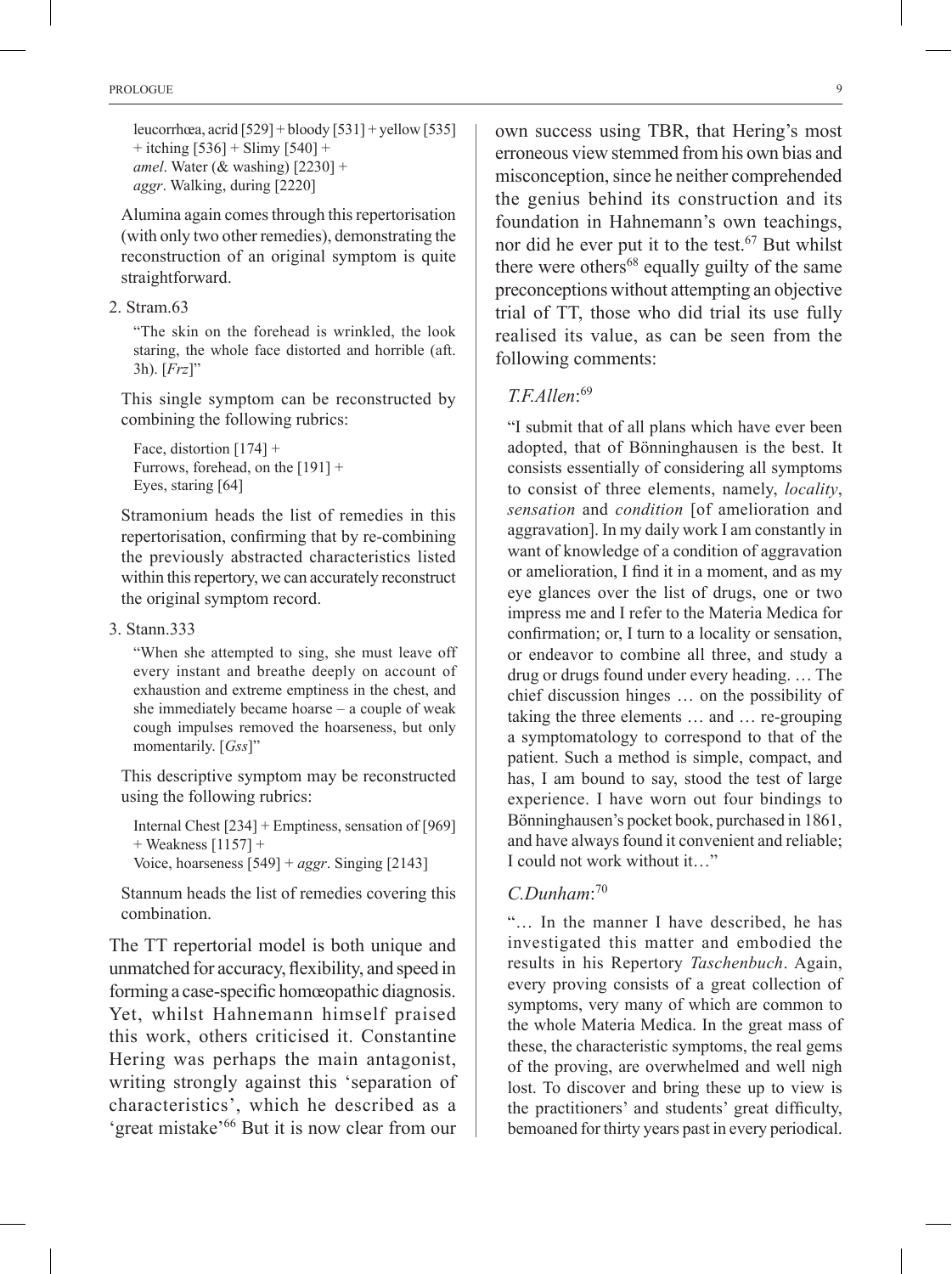Yet Bönninghausen is almost the only one who has ever applied himself to the task of collecting and collating these characteristics. His little work on this subject although not recent, is still of great value to the student. It is a misfortune for our American students that our translators selected the elementary works of Jahr in preference to Bönninghausen."

## *A.McNeil*: 71

"The repertory which is the most indispensable to the thorough study of a difficult case still remains *Bönninghausen's Pocket Book*. It has not been superseded nor do I think it ever will be, although a new edition is now sorely needed …"

## *P.P.Wells*: 72

"…between four or five hundred cases [of croup] without a loss is certainly a remarkably good record, and this was given to me by Bönninghausen himself in April 1858, as the result of his then experience with his method."

Our own continued study and practical experience using this method of repertory over the past 15 years agrees with these comments. What more need be provided in support of an objective and conscientious trial of this work?

## 2 *Remedy Grading*

Given the difficulties associated with provings,  $73$ and the consequent inaccuracies buried within many of our records, there is a need to somehow indicate the degree of certainty or reliability of these observations. Hahnemann was the first to realise this:

"A complete collection of such observations, with remarks on the degree of reliance to be placed on their reporters, would, if I mistake not, be the foundation stone of a materia medica, the sacred book of its revelation." 74

"The more obvious and striking symptoms must be recorded in the list, those that are of a dubious character should be marked with the sign of dubiety, until they have frequently been confirmed."<sup>75</sup>

"A symptom, which has been printed in Capitals, I have observed more often, and the one printed in small letters more rarely. The ones put in brackets I published under reservation since they have been observed yet by myself only once, *i.e.*, in a case not quite clear and doubtful. Here and there I added the brackets when I did not see the true being of a person, or if a person was of slow comprehension or he/she committed errors in dietary intake." 76

Bönninghausen well understood Hahnemann's intention to indicate a degree of certainty, and further realised that the only way to assess the reliability of proving symptoms was by their clinical verification, and he was first to include a system of remedy grading<sup>77</sup> within repertory, weighting each remedy according to clinical verification, even in his earliest repertorial prototypes. In his Preface to SRA (1832), Bönninghausen writes:

"Moreover, it has been my endeavour to constantly indicate symptoms that have been verified in practice, and I have sought to make this perspicuous by the use of a differentiating type;…"

Bönninghausen goes on to say that the first two grades (1-2) indicate the frequency of primary<sup>78</sup> symptoms in the provings, $\frac{79}{9}$  whilst the highest two grades (3-4) further indicate the frequency of clinical verification. Bönninghausen enclosed the 'dubious' entries within parentheses as a mark of their *uncertainty*. But uncertain of what? we may ask – either the symptom was, or it was not produced by that remedy in provings, and thus the uncertainty to which Bönninghausen refers is not with respect to its actual *appearance* in the proving, but rather, to whether it is a *consistency* (*characteristic*) for that remedy. This  $4$ -tier $80$  grading system (1,2,3,4) of Bönninghausen was thus most carefully constructed and consistently applied, every such grade within TT, indicating a *characteristic* of that remedy.<sup>81</sup>

Bönninghausen sought to collect *only* the *consistent* components (characteristics) of a remedy proving, purposefully excluding everything 'superfluous' (*i.e.*, which could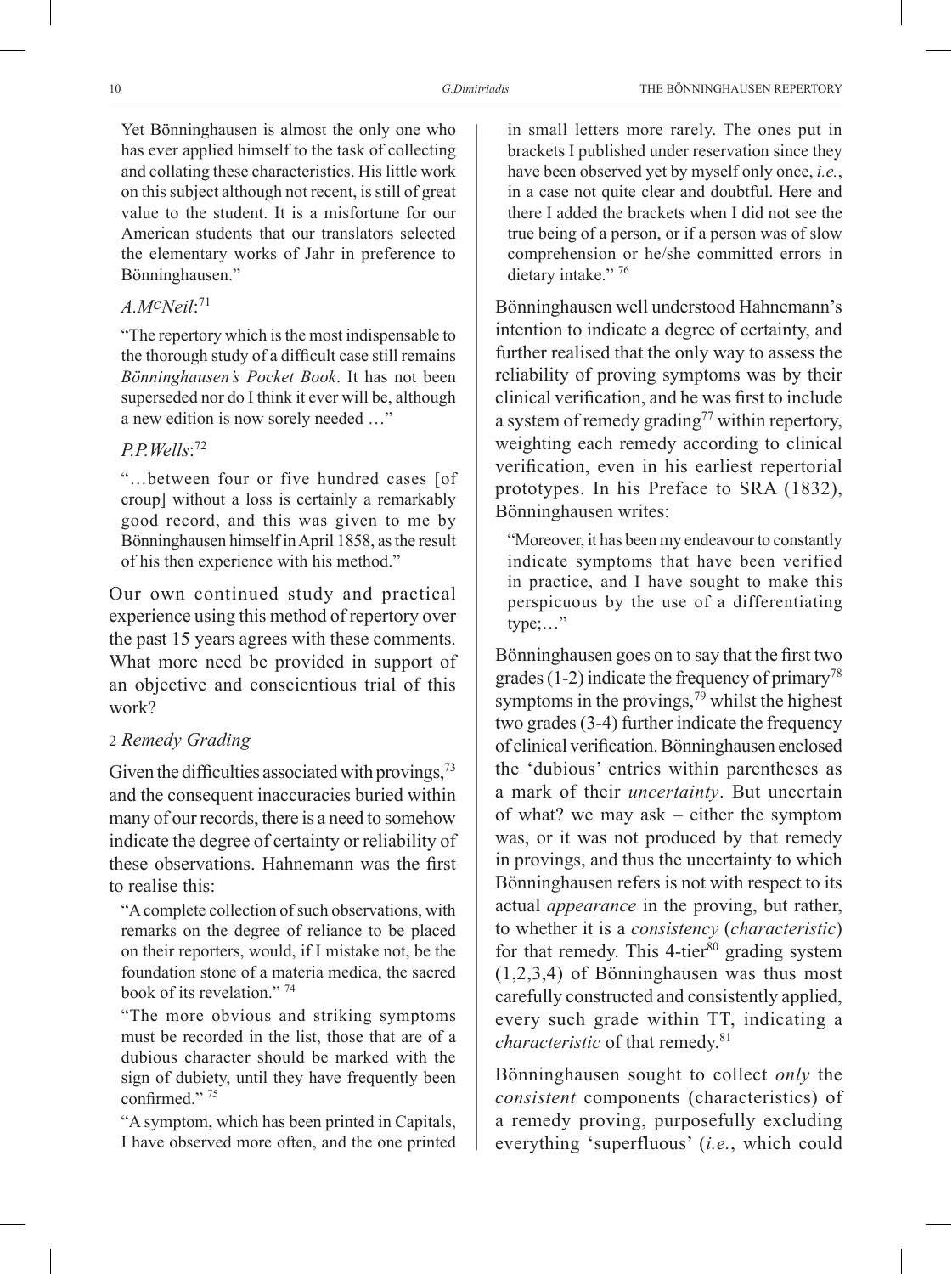not contribute towards the homœopathic diagnosis), and indicating any uncertainties for future verification. In summary, this process may be described as follows (we exclude the bracketed 'uncertain' entries):

- Medicines were initially listed at the 'entry-level' (grade 1), except those *repeatedly* displaying that characteristic (in their primary effect) within the provings which were placed in grade 2.82
- Bönninghausen's own increases of remedy grade were made in a stepwise (quantal) manner, in proportion to the number of clinical verifications.<sup>83</sup>

Regarding the specific clinical criteria for deciding the increase of remedy-grade, Bönninghausen only gives the following hint:<sup>84</sup>

"It is evident, that the limits of these classes, to increase the number of which seemed neither agreeable to the purpose, nor easily to be accomplished, could not be fixed with anything like mathematical certainty: nay, I could not even intimate the greater or lesser inclination to the preceding or the following order and only thus much could I attain, that the mistake remained something less than half a degree. Without being presuming enough to maintain, that everywhere within the stated limits I have hit the mark, I may be allowed to say, that no assiduity, no care, no circumspection has been wanting on my part, to avoid errors as much as possible."

Bönninghausen spared no effort in applying the remedy gradings both methodically and consistently throughout his work, which, at a glance, afforded a readily visible confirmation of the provings.<sup>85</sup> But as pointed out earlier, this information was initially placed within TFR, then transferred and adapted to the structure of TT, without the need to review the original sources;<sup>86</sup> only the remedy grades were increased,87 wherever necessary, to reflect the further experience<sup>88</sup> of Bönninghausen,<sup>89</sup> or decreased, to accommodate a consolidation of multiple listings into one.<sup>90</sup>

But we have discovered another significant benefit from this grading consistency being carried into TT whose structure incorporates the abstraction of characteristics, and whose use allows their case-specific re-combination. *Identical combinations* of characteristics successfully applied to a number of cases, would, according to the above guidelines, result in a stepwise grade increase, from  $() \rightarrow 1, 1 \rightarrow 2$ ,  $2\rightarrow 3$ , or  $3\rightarrow 4$ . Naturally, this would require a grade increase be made *simultaneously*, in *all the rubrics used within that combination*, and with more such cases, the grade would again increase, and so on. We have come to realise, in this way, that the consistency of grades across a group of rubrics in TT suggests a similar combination was used (repeatedly) by Bönninghausen himself,  $91$  adding a further degree of security in our selection. Of course, the remedy must first of all have all the rubrics carefully chosen for that case, but those which also show consistency in (even low) grade, must be given due consideration.<sup>92</sup>

## 3 *Remedy Concordances*

This most helpful chapter on the remedy *relationships* is as simple to use as it is brilliant in its concept and utility, but Bönninghausen left no particular instruction detailing its use,  $93$ it has therefore been largely misunderstood and ignored, a fact evidenced by, among others,94A.H. Okie's ignorant omission of these concordances in his 1847 English language edition *Pocketbook* (TPO).95

Bönninghausen's first published work on the remedy relationships appeared in 1836, with the title *Versuch über die Verwandschaften der homöopathischen Arzneien*… [BVE] (Relationships of Remedies), and this was followed by his *Concordances* (chapter VII) within TT (1846), wherein we read (Foreword):96

"I may therefore hope, that nobody will consider this section as useless and superfluous, now, that it has been improved and cleared as much as possible from errors. To me, who for the last fifteen years have considered the Materia Medica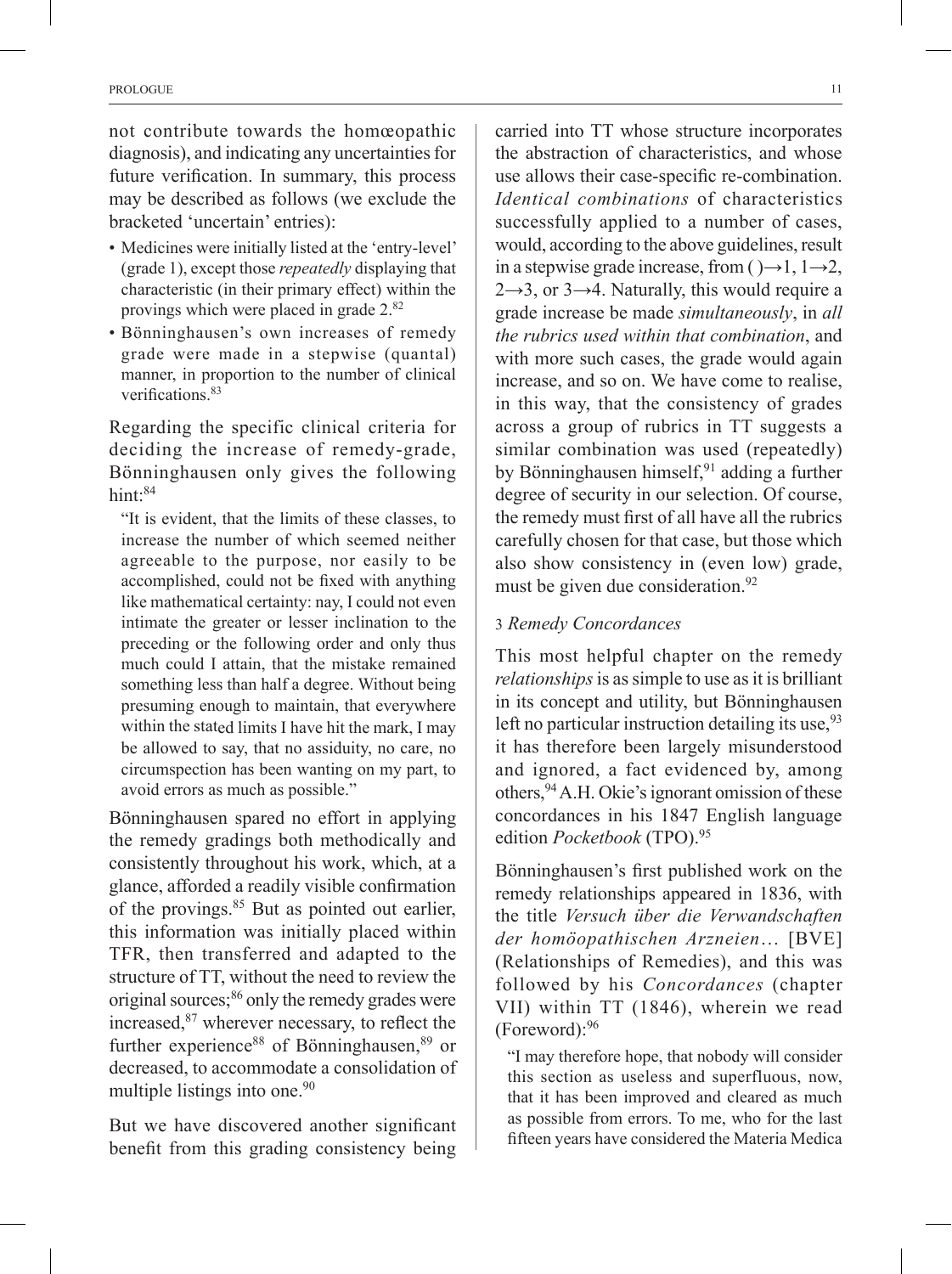Pura the head point of Homœopathy and made it my principal study, these Concordances have been of the most decided importance, as they not only led me to understand the Genius of the medicines, but also to secure the choice of the different remedies and to fix their order, particularly in chronic diseases."

Bönninghausen's last and most refined work on remedy relationships was his *Die Körperseiten und Verwandtschaften*, 1853 [BKV] (The Sides of the Body and Remedy Relationships), about which he writes: 97

"…contains the result of the examination to which I have subjected, for a number of years past, my former labours in reference to the same subject, and which has convinced me that an excessive number of remedies rendered their proper application in disease so much more difficult."

Bönninghausen did not leave sufficient directions for applying his concordances, but in his introductory comments to BVE (1836), he offers the following reasoning on this topic:98

"If we have selected a remedy for the patient which best corresponds homœopathically to the group of symptoms (it consequently is *related* to the drug first taken), we will find as a rule that it has not only recently produced drug symptoms but it has also extinguished curatively all the complaints within its sphere of action. This experience appears to be the principal explanation of what doubtless has been observed by every attentive, homœopathic physician, viz., that *some remedies act far more curatively when they have been preceded by certain other* (related) *medicines*…99 The importance of a knowledge of the relationship of the remedies early occurred to me, and caused me to institute comparisons, particularly in the last two years; and in my numerous cases to constantly direct my attention thereto. An excellent opportunity to increase my knowledge of this subject was afforded me in arranging my repertories, and a still better one in writing the *Summary of the Main Spheres-of-Action of Remedies*, 100 and this I have always kept in my mind. In this way, although difficult, I reached many unexpected results, which I further confirmed by experience."

Bönninghausen had realised that a remedy prescribed homœopathically for a particular disease, having effected a change in the totality of symptoms, 'paves the way' for the next most (homœopathically) indicated remedy, which, in its turn, works better as a result of the changes effected by the first. Remedies were thus seen, in various conditions of disease, to relate (sequentially) to each other, to follow well and to complete the action of the former, and these relationships, based on the *similarity* of provings-to-disease symptoms, and further refined via clinical confirmation, were painstakingly recorded by Bönninghausen, from very early in his career.

In the use of these concordances, we must remember that whenever the usefulness of a remedy in a particular case has ended, we must review the collection of remaining distinguishing symptoms,<sup>101</sup> including any new ones which may have since appeared, and to prescribe the next most indicated remedy.<sup>102</sup> But a re-examination of the entire collection of these symptoms from the very beginning, including those now present (both persisting and new), is easily accomplished by the use of these concordances, which already list remedies related through their similarity of symptoms, and further graded according to Bönninghausen's clinical experience. So when a case is at this point requiring a change of prescription, we need only consider the characteristics which remain unaccounted for, or which have now become so troublesome as to demand our particular focus of treatment, and at the same time consult the list of remedies given as relating to the previous *correctly prescribed* remedy, which therefore already cover, by virtue of their similarity, the first symptoms of the case. This procedure provides an accurate and speedy review of the entire collection of significant symptoms at any given moment, following a previous correct prescription.

But it must be emphasised that these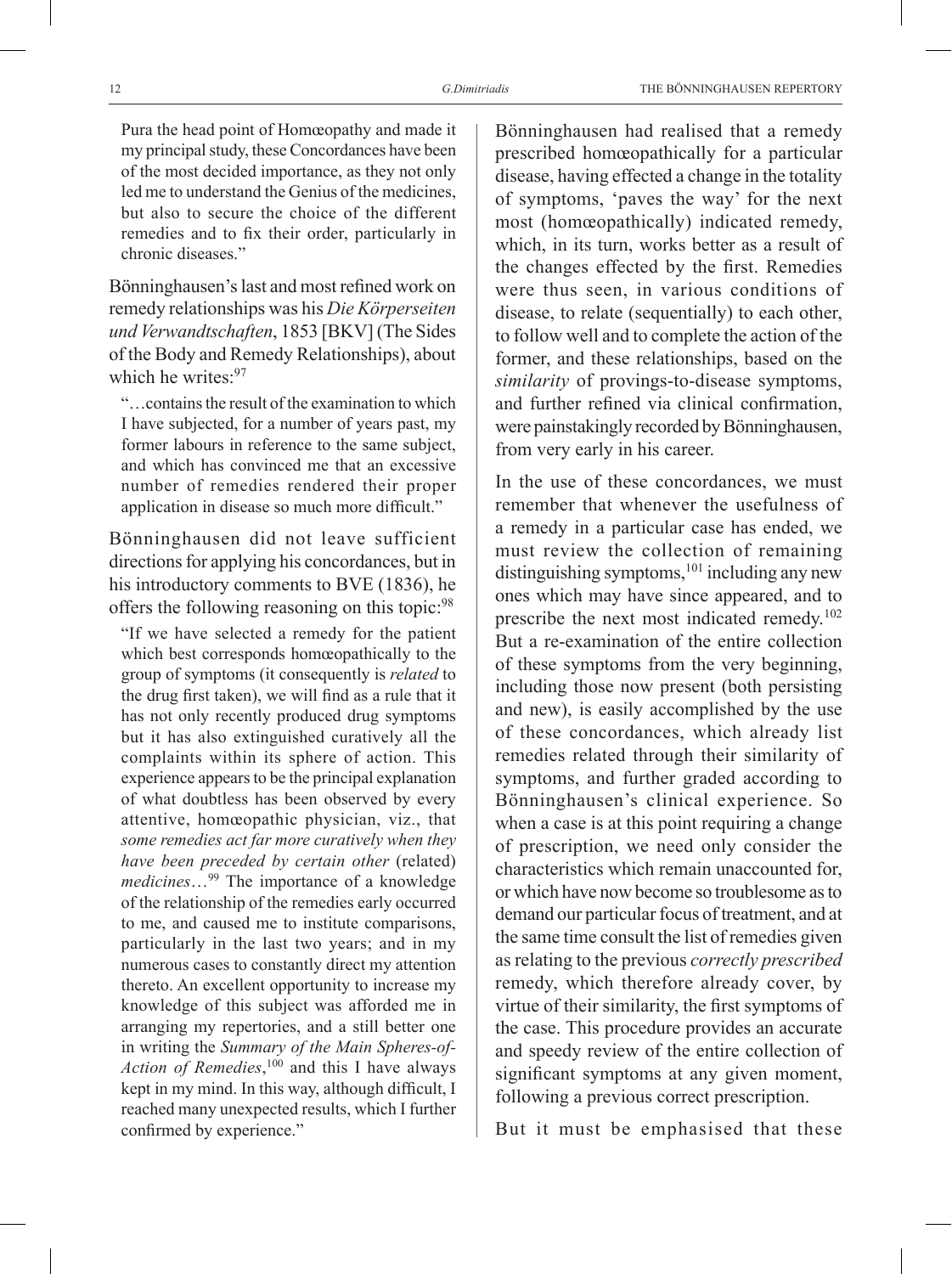concordances reflect the experience of Bönninghausen which may not always concur with our own cases of a different time and country. Therefore, the concordances must be used in conjunction with, not in place of, a proper and careful consideration of the case before us, with reference each time, as far as is possible, to the provings themselves.

An overview on the use of this repertory has been given in our *Deuterologue*, and a more detailed account, including the use of the concordances chapter, in our *Homœopathic Diagnosis* (DHD).

## 4 *125 Remedies – limitation?*

The relatively small number of medicines represented within TT has too often been used as an excuse to dismiss its true value. But whilst more would have been welcomed, the fact remains that this repertory completely and accurately represents 125 medicines more than any other. But let us also not dismiss the number as being unusabley low, especially considering Hahnemann's own words:

"Of medicines whose action has been accurately ascertained I possess now almost thirty, and of such as are pretty well known, about the same number, without reckoning those with which I am not entirely unacquainted." 103

"Our medical treasury is already large, very large, and we need not hanker after new remedies. I can see this from the second edition of Chronic Diseases…it will contain twice as much as the first." <sup>104</sup>

Furthermore, it is undeniable that many later provings are not as reliable as those of old, and it is a complete mistake to think that Homœopathy comprises many hundreds, let alone thousands, of *proved* medicines. Bönninghausen (1844) writes:<sup>105</sup>

"A great part of the results gained in the later time shows an uncertainty and fluctuation in the selection of remedies, which we do not find at least in the same measure in the former time of the socalled childhood of Homœopathy… While leaving it to others to pronounce as to the uselessness of most of the later provings, and also the fragments of symptoms of medicines otherwise unknown in their medicinal effects, which fragments are published in various quarters and concerning the treatises as to the mode of action of the various medicines which are surcharged with hypotheses…"

## A.R.Morgan gives the following view (*Professional Trials and Dangers* (1865):106

"A pernicious disposition with some of us is that insatiable desire for change which allures us to wanderings after new remedies before we half know the old. …It is more important… to have a complete knowledge of the pathogenesis of the polychrest remedies alone than to possess smattering ideas of all the roots and herbs in the Eclectic wigwam."

And J.T.Kent, in his IHA presidential address  $(1887)$ , states:<sup>107</sup>

"… most of the modern provings are worthless, having been carelessly and improperly made. One is afraid to prescribe upon them; afraid to trust valuable lives to such careless work. How differently do we feel when we prescribe one of the old, reliable remedies."

Our desire for certainty in prescribing precludes the use of medicines which have not previously *evidenced* (in *provings*) their effects, and which may therefore not be compared with the disease to establish a definitive, *homœopathic* diagnosis.

Furthermore, TT does not stop us using other repertories (though best not intermixed),  $^{108}$ nor from using other medicines; and it is also important to remember that there are cases which cannot be solved using any repertory, and these require a constant study of our pharmacography, and we may still prescribe, as always, by recognition of key symptoms at the time of consultation with a quick reference to MM if required for verification. In this way, remedies like *Gels*., *Kali-bich*., *Kali-mur*., *Lac-c*., *Med*., etc., may indeed be prescribed,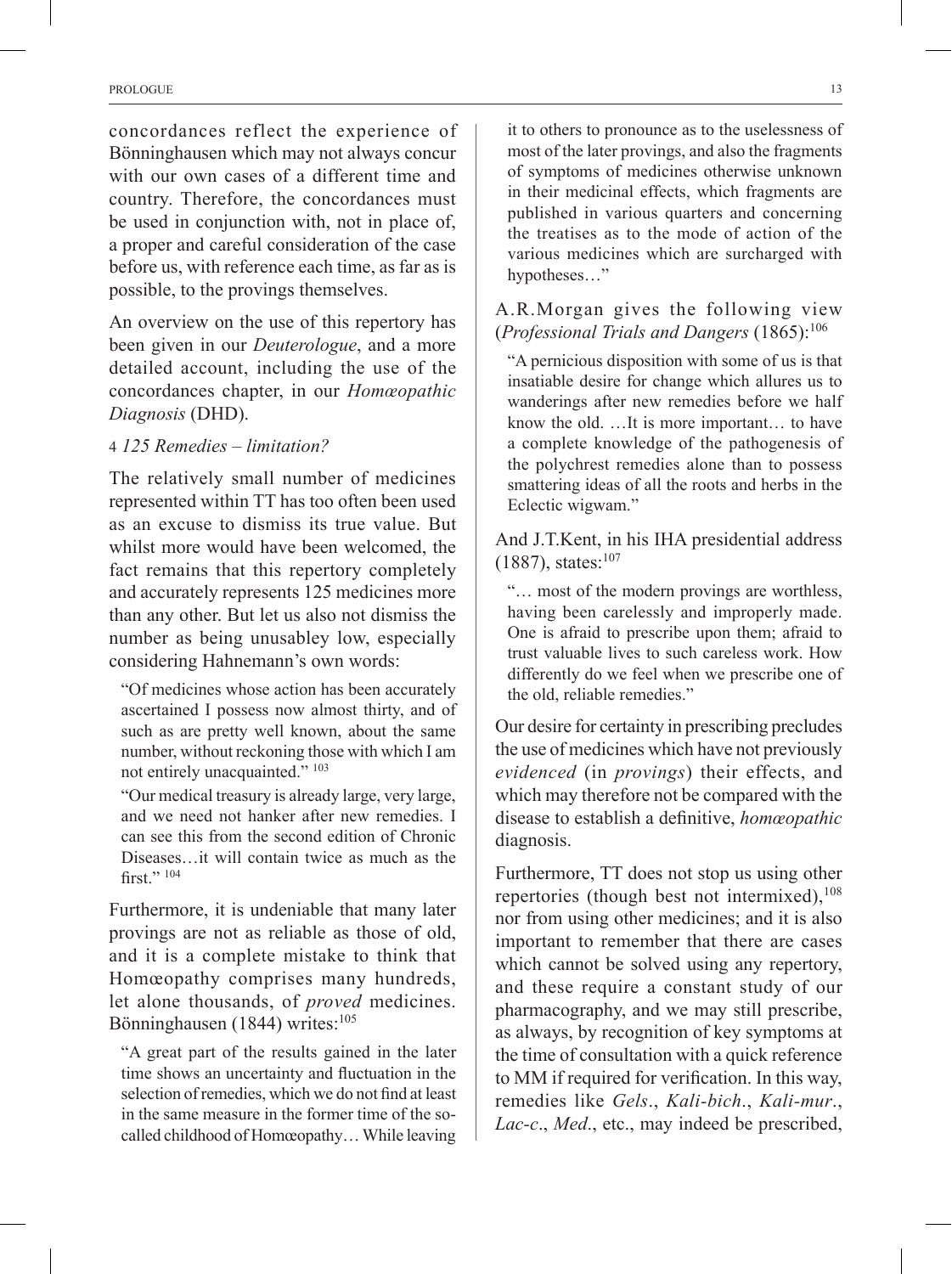without recourse to any repertory. The point is that TT through this TBR is not to be seen as a limitation, but rather, an unmatched tool for the application of all remedies which it does list within its unique structure.

#### 5 *The Bönninghausen Repertory* – *origins*

Our focus on TT began in  $1995$ ,  $109$  but the *Therapeutic Pocketbook* in our possession had itself been greatly changed from Bönninghausen's original, $110$  and we soon obtained a photocopy of the 1846 English edition (TPi) from the *Iowa State University Library*, USA. But there again we found numerous problems, not only in that many of the terms were not clearly comprehensible in the modern English, but there were also numerous translation difficulties which were later found to be commonplace, and we thus realised the necessity for an accurate modern re-translation which itself posed no obstacle to a fluid practical use of this repertorial method.

This *Therapeutic Pocketbook Re-publication Project* commenced in Sydney, in June 1995,<sup>111</sup> but we quickly discovered the problems were more extensive than had been anticipated,<sup>112</sup> and turned our attention on improving the structure of the book whilst taking care to retain actual meaning. This necessitated a re-arrangement of rubrics both within  $\&$  across chapters,  $^{113}$  but moving rubrics from one chapter to another impacted on the application of the clinically significant *Concordances* chapter, which was therefore replaced with Bönninghausen's last published relationships listing, BKV  $(1853)$ ,  $^{114}$ and this further provided the opportunity to trial a new arrangement.115 Perusal of the *New General Structure* of this work will show the following sections:

### I. *Regional* (Head, Trunk, Extremities)

Provides the location of complaints, but includes any symptomata $116$  which relate more to a single region (e.g., Eyes/Vision; Ears/Hearing; Nose/ Olfaction; Face/Expression).

#### II. *Systemic*

Provides a grouping according to *functional body systems*, the incentive for which came from an appreciation as to why both Hahnemann and Bönninghausen attached the symptoms of *Catarrhus narium* (coryza) to the beginning of respiratory symptoms, viz: the term *coryza* and its German counterpart *Schnupfen* literally means *head cold*. Thus, practically speaking, the symptoms listed under the *coryza* group are respiratory in context (not simply nasal), and are to be considered with symptoms of respiration (for this reason they are not regionalised under *Nose*). Such functional grouping reflects the process of patient assessment in practice, where symptoms are arranged in relation to one or more functional systems before making a diagnosis.

#### III. *General*

This section lists those symptoms which do not relate more to one particular region over another, and includes the chapter *Mind* & *Disposition,* which, by being placed first within this section, allows it to assume a lead over other symptoms in the section, whilst at the same time removing undue prominence attached to it by its former position at the front TT.117

### IV. *Modifying Influences*

This section brings together the previously separate chapters of *Aggravations&Ameliorations* into a single *Modalities* chapter. In this way, at a glance, we may apprehend that whilst *Causticum*, consistently (characteristically),<sup>118</sup> in its provings, produces *both* an aggravation and an amelioration from bread, in the clinical situation, the amelioration from bread has been confirmed (for which reason it appears in grade 3), whilst such confirmation has not been seen for the aggravation from bread (for which rubric it appears in grade  $1$ ).<sup>119</sup>

#### V. *Remedy Relationships*

As mentioned above, the original TT Concordances chapter has been replaced with Bönninghausen's later and more succinct *Verwandtschaften*, 120 to which we have also attached the information on antidotal (and noxious) drug relationships found in the original TT Concordances.

Previously alphabetically dispersed but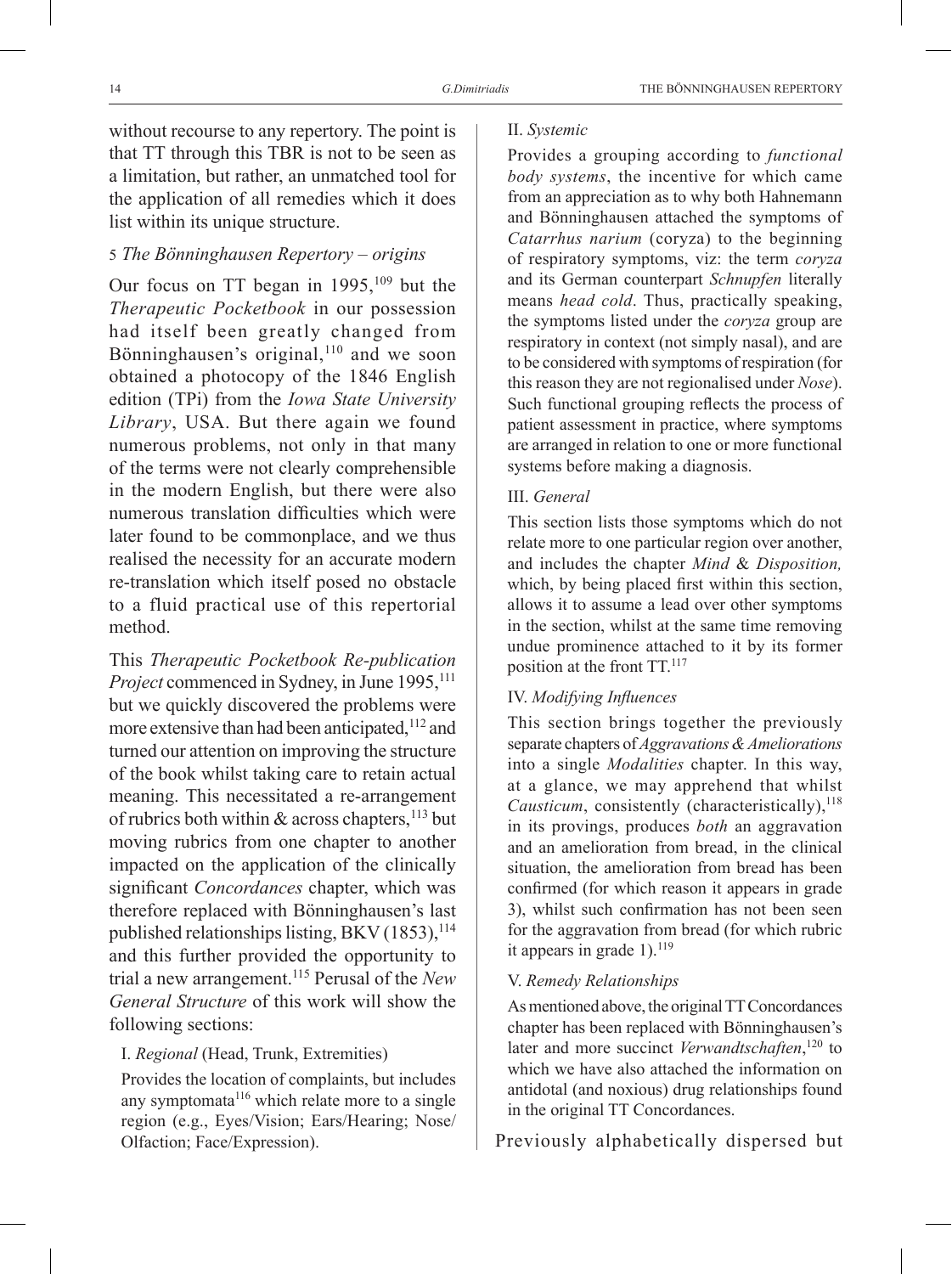related rubrics have been juxtaposed,<sup>121</sup> and the new subrubrics thus formed have been distinguished with a capital first letter in order for the repertorian to be kept aware of this rearrangement. For added clarity, subrubric titles (prefixed by a dash —) and their subjoined remedy lists are indented equally, and the subrubric dash represents precisely the text up to the comma of the preceding higher-order rubric. For example:

**Photo‑phobia** (photosensitivity) — **Dazzled** by the light (as from a flash of light) **Dryness**, of **inner** parts usually moist — **sensation** of, **inner** parts — — **Dust**, **inner** parts

We have also introduced a number of changes to the contractions for the 125 medicines of TT; apart from simple alterations as with *Natr*. *mur*. to *Nat-m*., *N*.*vom*. to *Nux-v*., etc., we have also converted *Nitr*. to *Kali-n*. (Kali nitricum), *Mgs*. to *M-amb*. (Magnetis polus ambo), *Bor*. to *Borx*., *Tar*. to *Tarx*. (Taraxacum), etc. The spelling of *Sulphur* has herein been given as *Sulfur* (contraction *Sulf*.) in line both with its Latin root (the "ph" wrongly implies a Greek root), and in conformity with modern chemistry.122 We have also used non-breaking hyphens for remedy abbreviations (e.g. Nux-v.), which removes the inconvenience of a single remedy being split over two lines, and we have kept all lines of a rubric remedy list together (this results in an irregular sized 'gap' at the bottom of each page), so that looking through a remedy list does not involve re-focusing onto another page (a most cumbersome feature of the original editions).

Typestyles used in TT for the distinction of remedy grades proved less than completely clear, and after trialing a variety of combinations, we settled on the following typestyles for TBR:

| PULS.  9 Point, small capitals  3 grade        |  |
|------------------------------------------------|--|
| <i>Puls. </i> 7 point, <i>Italics </i> 2 grade |  |
|                                                |  |
|                                                |  |

As an aid to retracing our steps and to future review and research, every single rubric is referenced to its *original* German TT counterpart, and clarifications of difficult rubrics, where they are known, have been placed in the corresponding endnote, where the user will find definitions, explanations, discussions & abundant contextual examples from our *primary* pharmacographic record.<sup>123</sup> for rubric clarification, and it is this constant task of checking the provings for contextual meaning of each rubric which has consumed much of our effort from the beginning of this project.

We have herein included the 1846 English translation (TPi) *Foreword* which differs somewhat from that found in the Indian edition reproductions.

*The Bönninghausen Repertory* finally emerged after four preliminary editions trialed over a period of 18 months, during which time our close colleagues at the *Hahnemann Institute Sydney* were able to adjust the arrangement before being satisfied with its release to the profession, $124$  and we openly encourage and request the most careful scrutiny, and welcome any constructive criticism for the benefit of both our profession and of our patients.

Lastly, it must be pointed out that the repertorial method contained within this work is distinct from any other repertory, and requires more than a casual acquaintance for its proper use; the reader is encouraged to become thoroughly familiar with the structure of this repertory – to focus on understanding each rubric with constant reference to our provings record, and to carefully study the detailed account and case examples provided in our parallel work on *Homœopathic Diagnosis* … (DHD).

*George Dimitriadis*

20 February 2010 Sydney, Australia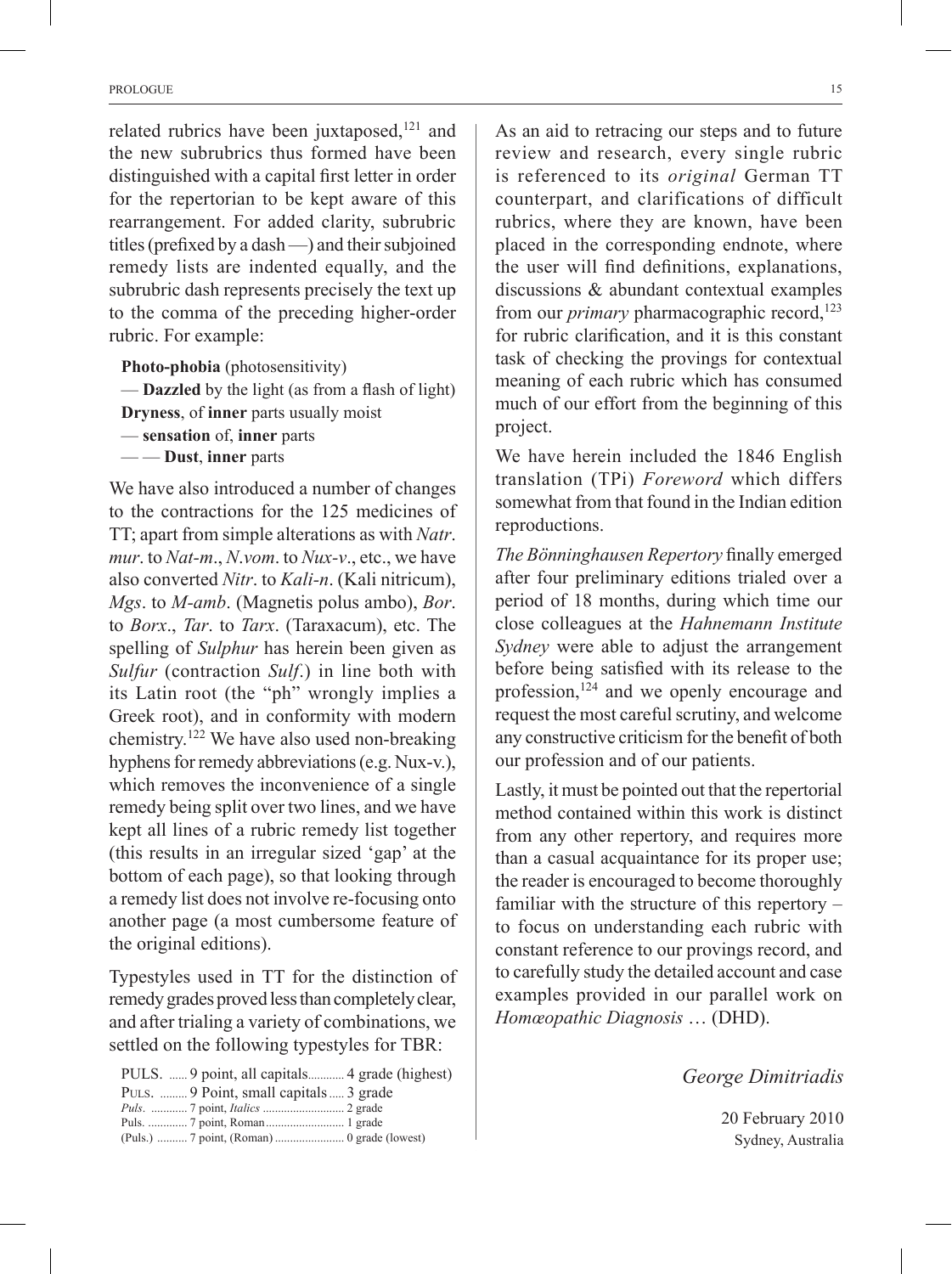#### *Notes*

- 1 *Pharmacography* (Gr. φάρμακο [pharmaco] = medicine, + γραφή [graphy] = writing). This term forms part of a series of terms which have been previously proposed (Sydney Seminar, July 2005) as part of a *standard nomenclature*, and itself may be used in two ways: *firstly*, to describe the *process* of *constructing a written record on medicines* (a materia medica), and *secondly*, in reference to such record (in this meaning it is synonymous with, but preferable to, the term two-word *materia medica*).
- 2 Dimitriadis, G.: Homœopathic Diagnosis, Hahnemann through Bönninghausen, 2004, Hahnemann Institute, Sydney.
- 3 The inductive method, as proposed by *Francis Bacon*, involves the generation of a general concept from a group of particular observations. Hahnemann's observation (1790 – translation of Cullen's MM) that *China bark* produced similar symptoms (on himself) to those it effectively removed in the treatment of *ague* (malarial fever) hinted at some 'similars principle' in play for that disease/remedy. His additional experiments examining a number of other drugs then in common use, provided sufficient evidence of a general principle of similars.
- 4 *In Search of* [Versuch] *a New Principle*… (1796), in HLW267:

"In my additions to Cullen's Materia Medica, I have already observed that *bark*, given in large doses to sensitive, yet healthy individuals, produces a true attack of fever, very similar to the intermittent fever, and for this reason, *probably*, it overpowers, and thus cures the latter. Now after mature experience, I add, not only *probably*, but *quite certainly*."

Hahnemann goes on to communicate his findings with examples illustrating the similarity between the proving/ clinical effects of over 60 medicines in support of his general similars principle.

5 Such a materia medica rightly forms the very basis of any medical therapy – whether that therapy is *homœopathic*, or otherwise, is not determined by the provings data, but by its application – for this reason, Hahnemann did not title his work the 'Homœopathic Materia Medica Pura', but simply 'Materia Medica Pura'. To re-iterate, it is important to realise that our provings record is itself *independent* of *similia –* an excellent example may be seen with *J.C.H. Jörg*, who had understood and accepted Hahnemann's position that only substance trials upon the healthy could accurately reveal their *healthaltering power*. Jörg recruited 26 subjects, recording their state of health before the provings and the effects of each substance, and published these results in his *Materialien*… (JM, 1825). That these provings were well conducted is evidenced by the fact they were accepted by Hahnemann into his CK for *Digitalis* (55)*, Iodium* (68)*,*  & *Kali-nit.*(96). But Jörg was, and remained, an *allopath*  – he maintained the best way to use these provings was

according to opposites (*contraria contrariis*), and he thus received the medical acclaim not afforded to Hahnemann, the homœopath.

- 6 In his *In Search of a New Principle*…, (refer HLW258 et seq.) Hahnemann correctly reasoned that the effects of a medicine could only be known by *experiment* upon the healthy organism, and that such trials should be conducted *methodically*.
- 7 Hahnemann writes (*In Search of a New Principle*…, in HLW265):

"A complete collection of such observations, with remarks on the degree of reliance to be placed upon their reporters, would, if I mistake not, be the foundation stone of a materia medica, the sacred book of its revelation."

8 This work contains the provings (pathogeneses) of twenty seven (27) substances. Hering (HRM18) states:

"It is true that Hahnemann added to his first collection (his 'Fragmenta' of 1805), an index where every word could be found; but it was altogether out of proportion … The text, in large type spaciously printed, filled 268 pages; the index, in small type condensedly printed, filled 469 pages."

9 1817: Hahnemann constructed his *Symptomen-Lexikon* (symptom register), which work he mentions in his correspondence to Bönninghausen:

25Nov.1833 (SHB92)

"16 years ago [1817] I produced a symptom-lexicon of the then proven remedies...;

1829-30: Hahnemann employed *E.F.Rückert* to produce a *Repertorium* of antipsoric remedies which would form volume five of his first edition (4 volumes) *Chronic Diseases* (CD), about which he says:

16Jan.1831 (SHB41)

"My repertory was only an alphabetical register, which could at best provide service when looking for the particular remedy-symptoms. And my [repertory] does not provide this completeness yet."

25Nov.1833 (SHB92)

"…but this register was not as complete as I wished it to be, since the symptoms according to circumstances [modalities] have been mostly missed out..."

- 10 *Systematische Darstellung der reinen Arzneiwirkungen*… [Systematic Presentation of pure Medicinal Effects…] (HSD).
- 11 *Materialien zu einer vergleichenden Heilmittellehre*... [Materials for a comparative materia medica...] (SMH).
- 12 1830: *Systematische Darstellung der antipsorischen Arzneimittel*... [Systematic Presentation of the Antipsoric Medicines...] (WAA).

1831: *Systematische Darstellung der reinen Arzneiwirkungen aller bisher geprüften Mittel...*  [Systematic Presentation of the Pure Effects of all (so far) Proven Remedies...] (WAM). This work was an expansion of his first (1830), to include the non-antipsorics.

13 *Systematische Darstellung aller bis jetzt gekannten*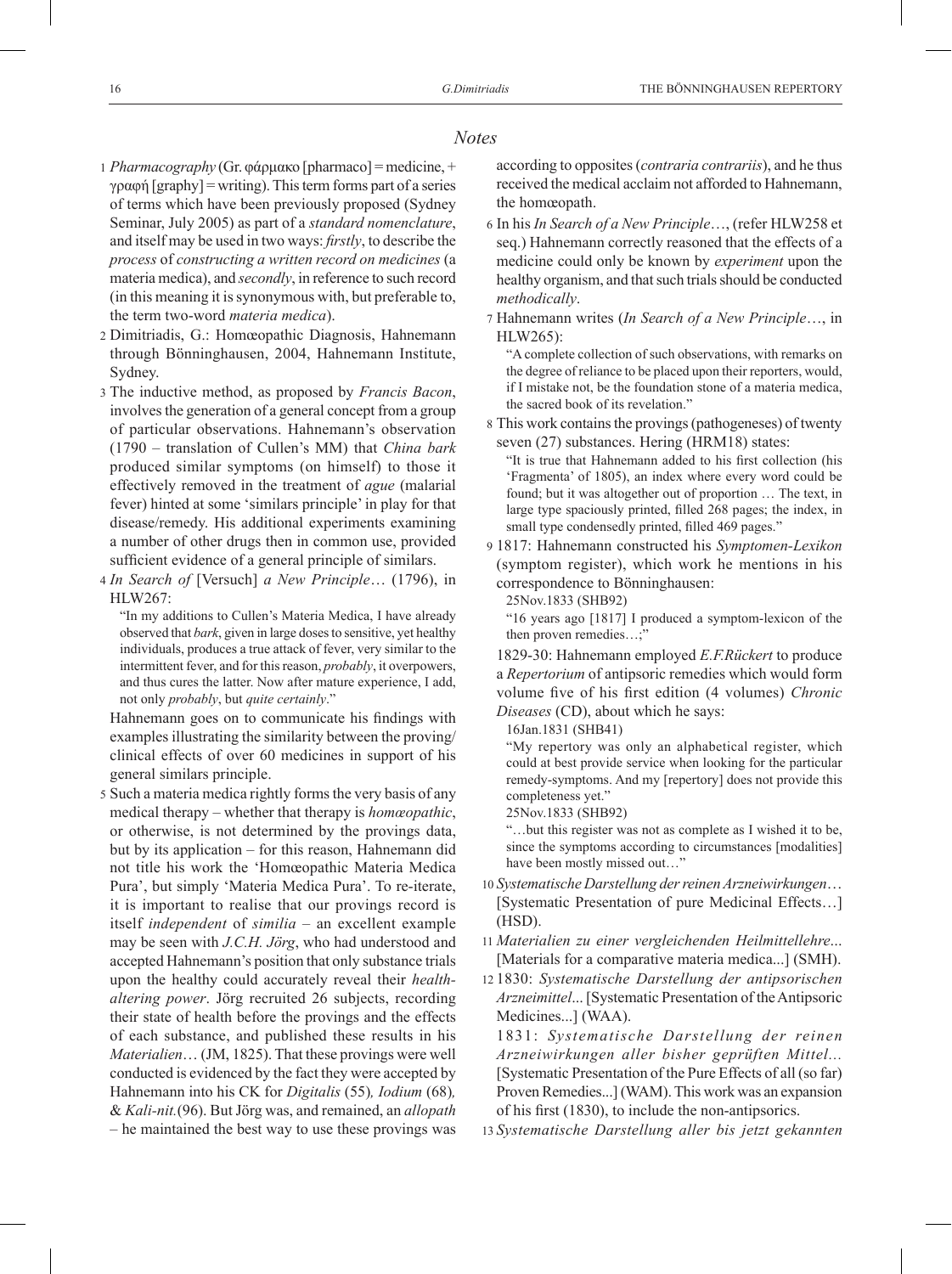*homöopathischen Arzneien*... [Systematic Presentation of all Homœopathic Remedies known so far] (RSD)

- 14 E.F.Rückert (RSD) for example, listed each symptom *verbatim*, without alteration, whilst *Hartlaub* (HSD) truncates the symptoms.
- 15 We here refer to the published materia medicæ, such as Hahnemann's MMP or CD, as well to the records of provings published in the periodicals of the day, together which form our original sources – works including AHH, AHK, HTRA, etc.
- 16 According to various body regions or systems (Mind, Head, Abdomen, etc.), and alphabetically (symptom or remedy name).
- 17 Such re-arrangement where MM symptoms were listed under a specific heading (word or term) resulted in an extremely bulky work (with multiple repetitions, etc.), too unwieldy for the busy practice. Such a database is however much more readily suited to computer assistance, which can present the symptoms of every remedy which contain a key word or string of words.
- 18 Bönninghausen had been cured of an otherwise fatal *phthisis* (pulmonary tuberculosis), by his friend Dr.Weihe (refer HHL vol. 2, pp.394-398). Bönninghausen's writes his own account (BLW208):
	- "Finally, in the year 1828, I was so fortunate not only to hear about the excellences and achievements of Homœopathy, but also to see myself, who had been given up by distinguished allopathic physicians, saved from death. … after repeated vain efforts to induce anyone of the former [allopathic] physicians to take up the study of the new curative method, nothing remained but to put my hand to the work and to devote all my leisure hours to the study of this difficult science, for which I was better fitted than most others who have not chosen the healing art for their profession, through my studies in natural history which I had pursued with preference from my youth, and by a pretty accurate knowledge of the Old School of medicine, as I had formerly visited most of the lectures in the University."
	- Bönninghausen later recalls (BAH, 1863, Bk7 p.477): "Permit me to once more mention my own person, which I do to honour both Homœopathy and my dear friend, Dr. Weihe of Herford, in grateful remembrance. In 1828, when the name of Homœopathy was hardly known to me, and at which time I had been given up by two prominent allopathic physicians (Drs. Bush and Tourtual sen.), it was he who cured me of *phthisis* with copious expectoration, and saved my life by prescribing *Pulsatilla* 30, and four weeks later one dose of *Sulfur* 30. Nothing more was necessary as proved by my present vigour and activity, in spite of the fact that my sickness had lasted more than nine months, and I had not been able to
- take a hundred steps without sufficient rest." 19 SRA Preface (1st ed., 1832), in BSRA, p.12.
- 20 Moreover, unlike his predecessors, Bönninghausen did not undertake a single proving, and faced with the already voluminous provings database before him, he had no choice but to apply himself fully to this task, and to create a system of indexing which could facilitate retrieval of this information.
- 21 Alphabetische Tafel zur leichteren Auffindung homöopathischer Arzneien, Münster, 1829.
- 22 The following prototype repertorial works (most of which remain in manuscript form, unpublished), among others, were compiled by Bönninghausen leading upto his SRA.
	- 1829 Hülfs-Blätter für die homöopathische Heilkunst [*Aiding sheets for homœopathic practice*].
	- 1830 Onogephyra homœopathica Alphabetisches Verzeichnis der charakteristischen Symptome der sämtlichen bis jetzt ausgeprüften homöopathischen Arzneimitteln [*Onogephyra homœopathica* [?] – *Alphabetic index of characteristic symptoms of all homœopathic medicines so far fully proven*]. We have not been able to determine what Bönninghausen himself meant by the term *onogephyra*, as in modern usage, this term means *donkey*-*bridge*, *i.e.* as in the more familiar 'goat-track', or a path not easily manœuvrable, which is tricky and must be approached with care, and which must be used to gain access to an otherwise inaccessible site. Perhaps Bönninghausen used it to mean the only path of homœopathic practice is a difficult one, which interpretation is supported by his use of the term on the title-pages of his SRA (1832) and SRN (1835): ή δέ κρίσις χαλέπη (i de krisis halepi = *the decision is difficult*).
	- 1830 Alphabetisches Verzeichniss der Characteristischen Symptome der antipsorischen Heilmittel [*Alphabetic index of the Characteristcis Symptoms of antipsoric Remedies*].
	- 1830 Die wichtigsten Eigenthümlichkeiten der homöopathischen Arzneien, (mit Ausnahme der Antipsorischen) nebst einem vollständigen Inhaltsverzeichnis der aufgeführten Symptome [*The most outstanding singularities of homœopathic medicines (with the exception of the antipsorics) with a complete index of listed symptoms*].
	- 1830 Systematische Übersicht der reinen Wirkung der antipsorischen Heilmittel, nach den vorhandenen Materialien zusammengetragen [*Systematic presentation of the pure effects of antipsoric remedies, compiled from existing sources*].
	- 1830 Sämtliche ausgezeichneten Symptome der s. [sogenannten] antipsorischen Heilmittel in systematischer, alphabetischer Reihenfolge [*All characteristic symptoms of the so-called antipsoric remedies, in systematic and alphabetic order*].
	- 1831 Ausgewählte Symptome zur näheren Vergleichung der antipsorischen Heilmittel, systematisch dargestellt [*Selected symptoms for a closer comparison of antipsoric remedies, systematically presented*].
	- 1831 Übersicht des Verhaltens der Antipsorica nach Zeit und Umständen [*Overview of the Actions of Antipsorics according to Time and Circumstances*], Münster.
	- 1831 Verhalten der homöopathischen Heilmittel nach Tageszeit Umständen, und Gemüthszuständen [*Action of homœopathic remedies according to the time of day, circumstances and states of mind*].
	- 1831 Beiträge zur Kenntniß der Eigenthümlichkeiten aller bisher vollständiger geprüften homöopathischen Arzneien, in Betreff Erhöhung oder Linderung ihrer Beschwerden nach Tageszeit und Umständen, und der von ihnen erregten Gemüthsbeschaffenheiten, Regensberg, Münster, first edition 1831 [*Contributions towards a knowledge of the Peculiarities of all Homœopathic Remedies which have been thus far fully proved, in regard to Aggravation or*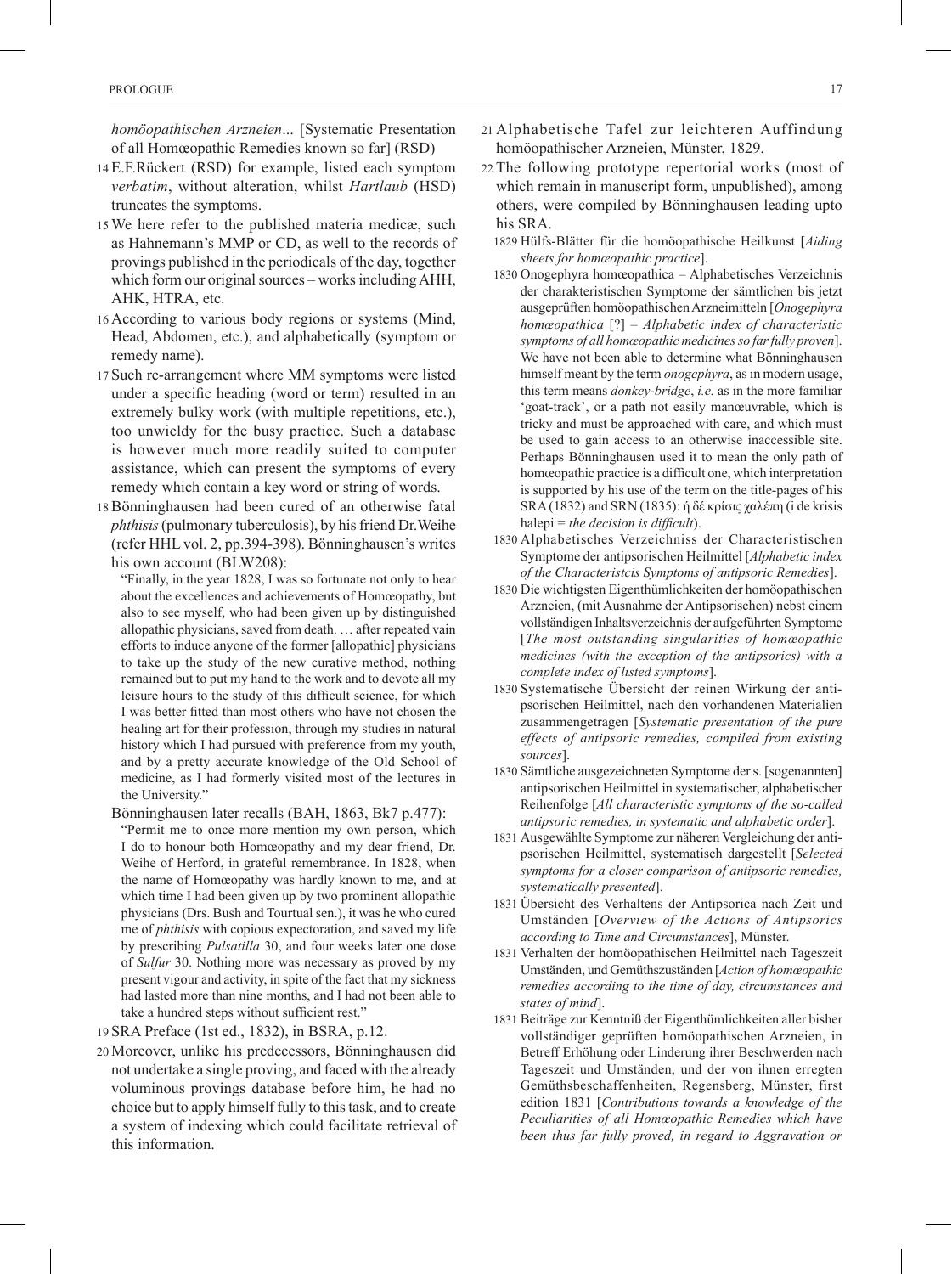*Amelioration of their Complaints according to the Time of Day and Circumstances, and their state of Mind*]. The 1833 second edition of this work was translated by C.T.Mieg in 1900. (MTM)

- 23 We have in our possession copies of numerous unpublished prototype repertorial manuscripts compiled by Bönninghausen prior to his SRA, and we are therefore in a position to state factually in these works.
- 24 The term *repertory* (*Repertorium*) did not appear in a published homœopathic work prior to Bönninghausen's SRA (1832). So far as we are aware, Hahnemann first used this term in his letter to Gersdorff (of 1828), and later to Bönninghausen on 20 June 1830 (SHB38). On 16 March 1831, Hahnemann writes to Bönninghausen (HHL vol.2, p.299; original German reproduced in SHB45):

"In order to render the available material [provings] really useful to the physicians, your repertories [Repertorien], compiled with untold labour, would indeed be of great use to the world if you could make up your mind to issue it in print. You would render invaluable service to the homœopathic physicians, who have neither the time nor the intellect to compile anything similar for themselves. I would urge you not to let your great modesty deter you from this. I ask you in the name of suffering humanity…"

- 25 It is here important to realise that Bönninghausen's repertories were derived from *primary provings data*, and therefore form what may be termed primary repertorial works. This is in distinct contrast to works such as Kent's Repertory, which never sought access to the provings data, instead acting only to re-render, re-interpret, re-state, existing rubrics from precursor repertorial works – these are best termed secondary repertorial works.
- 26 Symptoms may consist of three essential components their nature (*what* is it), their location (*where* is it), their modality/ies (*how* is it influenced or modified).

Bönninghausen's care to include only remedies with a thorough proving is evidenced when he writes (*Preface*, SRA, 1832, in BSRA, p.13):

"Ammon.-mur. (sal.-ammoniac), another remedy taught by him [Hahnemann] as an antipsoric, has, alas as far as I know not yet been [fully] proven, and for this reason could not be accepted, altho' I dared not overlook it in the review;…"

Further he states (*Review of the Antipsoric Remedies*, SRA, 1833, in BSRA, p.34):

"As the symptoms of Amm.mur. and Bor.ac. are not yet known, but are expected in the fifth volume of Hahnemann's Chronic Diseases, they will be added to the second part [SRN] of this repertory."

- 27 Bönninghausen was the first to represent the symptoms of provings in an abbreviated form, as a single word or term (rubric). Cassell *Encyclopædic Dictionary* gives the term *rubric* as stemming from the Latin *ruber* (= red), and refers to:
	- "That portion of any work, which, in the early manuscripts and typography was coloured red, to distinguish it from other portions...'

"To adorn with, or write in red; to rubricate."

 Although not coloured red, *rubrics* within our repertories are listed distinctly as representative (of MM) titles or headings. Bönninghausen writes (TPi Foreword, p.v):

- "It is now more than fifteen years since I first introduced the form of a "Repertory" of the homœopathic remedies, which either through my original editions, or the Manuals of our indefatigable Jahr, by whom it has been adopted without any material alteration, has been widely spread and thereby proved its undoubted usefulness."
- 28 According to the various body regions and systems as per Hahnemann's *Materia Medica Pura* (MMP) and *Chronic Diseases* (CD).
- 29 As we have shown previously (ZKH 2001:45;3,96- 115), the bracketed entries indicate 'uncertainty' as to whether or not the symptom (represented by that rubric) is *consistent* (i.e., characteristic) for that remedy – all other entries indicate characteristics (consistencies), and therefore, the grades of clinical frequency may only apply to the non-bracketed entries, from 1-grade (lowest) to 4-grade (highest). This 4-tier grading system is consistently maintained from his first repertory (SRA) to his last (TT).

30 SRA Preface (1st ed., 1832, in BSRA, p.14):

"Moreover, it has been my endeavour to constantly indicate symptoms that have been verified in practice, and I have sought to make this perspicuous by the use of a differentiating type;…"

31 We have, over the past 10 years, commenced an examination of Bönninghausen's TFR, in order to locate errors of typography, language, duplication, etc., for the purpose of clarifying rubrics later incorporated into his TT, and this has already provided clarification for TT rubrics which were otherwise unable to be comprehended.

Hahnemann repeatedly encouraged Bönninghausen to combine the SRA/SRN into a single volume, as we read in the following letters to Bönninghausen:

08Feb.1835 (SHB116):

…propose to combine … antipsoric and non-antipsoric…

23Oct.1840 (SHB136):

I really want to see your repertory in one volume at some time in the future without discriminating the antipsorics from the others!"

27May1841 (SHB137):

I beg you again, if it will be possible, to publish both volumes of your repertory, into one.

24Sept.1842 (SHB141):

I notice with much delight that you are working so diligently on your repertory in order to finish it.

Bönninghausen did undertake this task, but stopped when he realised a better repertorial model (TT); we read (TPi Foreword, p.vii-viii):

"… it was at first my intention to retain the form and arrangement of my original Repertory, which Hahnemann repeatedly assured me, he preferred to all others: at the same time I intended to compress it into one volume, to define every part of it with greater accuracy and to complete it as much as possible from analogy as well as from experience.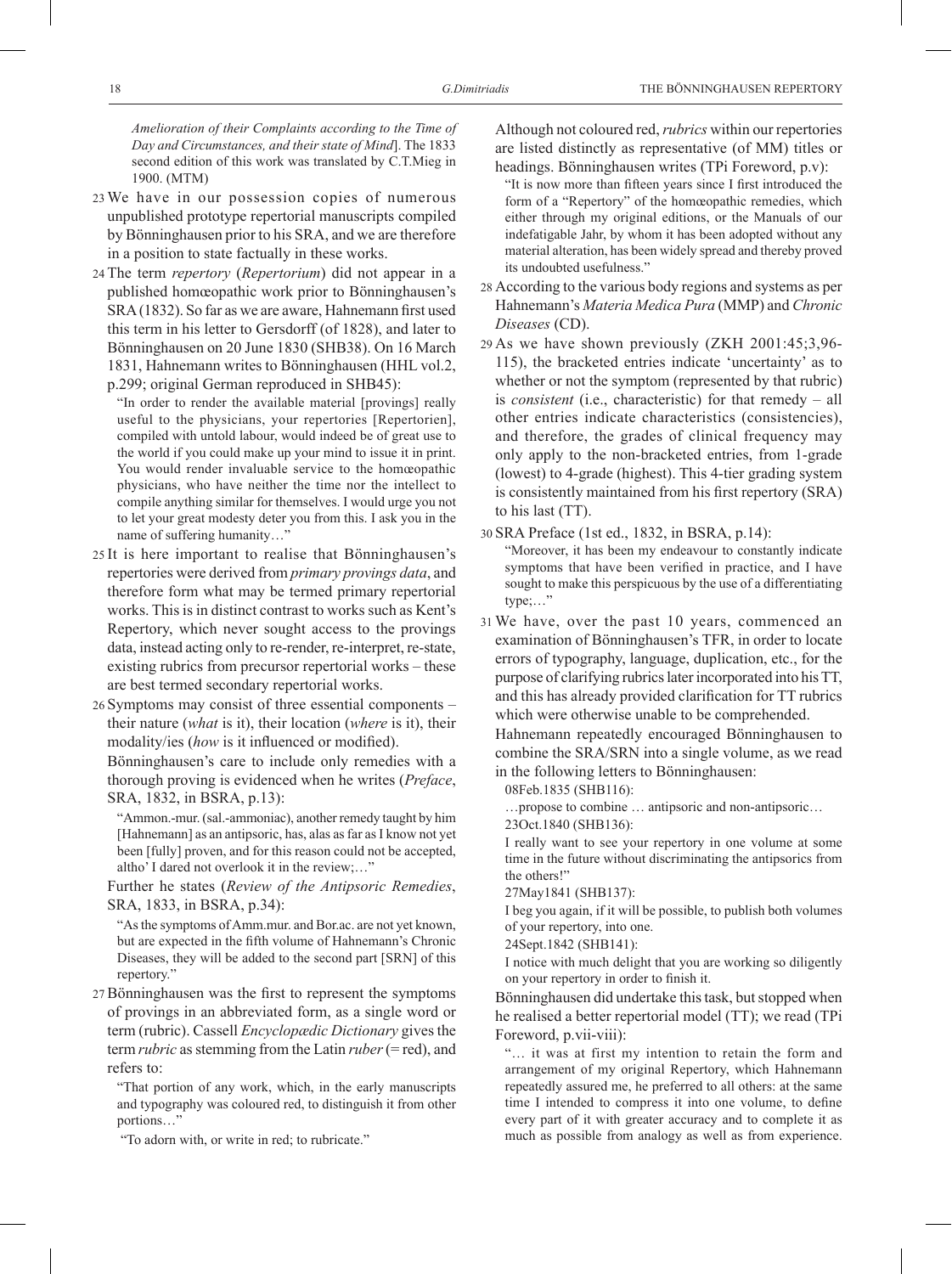Having, however, finished about half of the Manuscript, it had, contrary to my expectation, grown to such a size, that I the more willingly relinquished my plan, as I saw, that most likely the same object might be attained in a more simple and even more satisfactory manner, if, by showing the peculiarities and characteristics of the remedies according to their different relations, I opened a path hitherto untrodden into the extensive field of combination."

- 32 Modern repertories (including Kent's, Synthesis, Synthetic, Complete, etc.), arranged systematically and alphabetically, using abbreviated rubrics to represent the symptoms of our materia medica, and incorporating a remedy grading system, are based upon this SRA/SRN (TFR) model.
- 33 In his letter to Bönninghausen of 26 Dec.1834 (in SHB111), Hahnemann writes:

"…and since I myself checked everything word for word, so his [Jahr's] hastiiness and drivel could not cause any damage…".

Bönninghausen also complains about Jahr's lack of accuracy (letter to Hahnemann 7 Aug. 1834 [SHB107- 108]), and this characteristic of excessive hurriedness and chatter remaned through Jahr's later works, as evidenced in Hahnemann's letter to Bönninghausen (27 May 1841), wherein he states (SHB137):

"The new 'Manuel' by Jahr is overloaded with useless ambiguous things – but he does not accept any advice."

34 This translation was undertaken by several native speaking American, English and German contributors (of the *North American Academy of Homœopathic Medicine*), commissioned by J.G.Wesselhœft, appearing under the title: *G.H.G. Jahr's Manual of Homœopathic Medicine, Translated from the German, with improvements and additions by C.Hering,* Philadelphia, 1836 (HJM). The reasons that Jahr's *Handbuch* was selected for translation over Bönninghausen's SRA/SRN is not known to us, but the following comment from Carroll Dunham well expresses our own sentiment (PJH, November 1855:4;3):

"It is a misfortune for our American students that our translators selected the elementary works of Jahr in preference to Bönninghausen."

- 35 *Repertory to the More Characteristic Symptoms…*  (LRMC).
- 36 *Repertory of the Characteristic Symptoms…* (LRC). This work comprised chapters on Mind, Head, Vertigo only. Lee states this repertory should be considered as the second edition of C.Lippe's repertory, we read (Introductory Note):

"After the death of Dr. Constantine Lippe, all the MSS. [manuscripts] he had written for the second edition of his repertory were secured, and is included in this work. This repertory might, in fact, be considered as the second edition of Dr. Lippe's book, with such additions and corrections as the present editor has made. The works of Hahnemann, Bönninghausen, Hering, Lippe, Jahr, Dunham, etc. have been used… the celebrated repertory\* of Bönninghausen has been

translated especially for this work."

- \* Lee is here referring to SRA/SRN, since the TT was referred to as *Pocketbook* [Taschenbuch] or *Manual*.
- 37 It should be remembered that Kent neither spoke nor read German; his inability to examine the original German language sources meant his complete reliance upon the previous translations and works of others which he himself was unable to verify or correct. This fact, coupled with Kent's incorporation of conceptually differing works with divergent grading criteria and systems, stemming from various authors of unequal ability and language skills, all of which had also to be 'fitted' to his (inconsistent) grading schema, meant a necessarily discordant and inconsistent end result.
- 38Inconsistencies, unverifiable entries, grading and remedy discrepancies. It should be remembered that, unlike the works of Hahnemann and Bönninghausen which drew directly from the source provings, Kent relied on existing repertorial works, simply accepting the information therein, without being able (or even attempting) to check it against the original source materia medica. Thus, when Kent writes, in his Repertory (Preface): "It has been built from all sources…", he should more accurately have written "It has been built from all non-primary sources…" This is clearly stated by his own student, F.E.Gladwin (Discussion on a paper presented by Julia M.Green, *Repertory Making, Repertory Uses*, THR 1932, 731):

"Dr. Kent held that all repertories were but compilations at best and the verified symptoms of a remedy were the property of all. This being the case, it would save much time if he began where the others left off. So to save time he asked his students to copy the symptoms and remedies already collected in other repertories."

39By 'emulates' I refer to those works which have used Kent's Repertory as the very basis for an expanded 'improved' compilation – *e.g.*, Künzli's *Kent's Repertorium Generale*, *Synthesis*, *Synthetic*, *Complete*, etc. These works have not made any serious or methodical attempt at clarifying the meaning of rubrics contained in their predecessor through specific reference to primary sources, focusing instead on abundant additions from 'observations' or reports of various individuals, readily and eagerly sought and collected, with no defined standard or inclusion criteria, and for the purpose of increasing their volume and rendering something *new*!

40 Bönninghausen writes (NAHH 1844, in BLW217):

"…a book which is now going through the press, and which will presently appear under the title: 'Therapeutic Manual for Homœopathic Physicians, for use at the sick-bed and in studying the Materia Medica Pura.' Many years' use of the Repertory, which I introduced in the year 1832 and which others have since appropriated for themselves, has enabled me to fully recognise its defects, which seem inseparable from its present form. For several years I have therefore studied over an entirely new arrangement of it. Although I finally discovered a form which corresponded with my intentions and which found the fullest approval of the late Hahnemann, I first desired to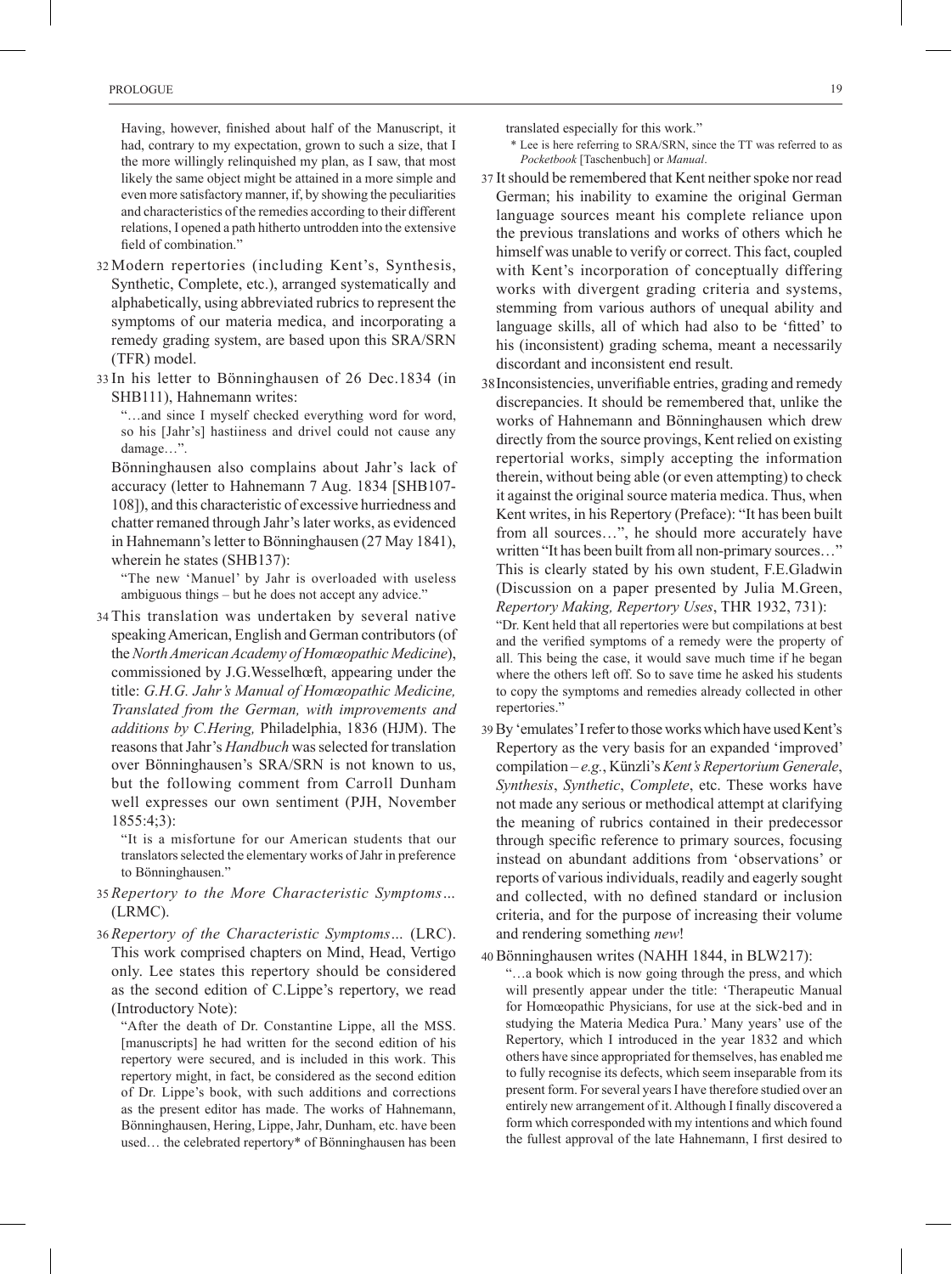consult experience so as not to expose myself to the danger of increasing worthless homœopathic literature. This year of probation has turned out to my satisfaction, and I do not think that I have any more reason to hesitate about publishing the work. May my work which required almost three years' application, and which besides contains the result of all my practice, find a friendly reception and a just judgement."

41 TT Foreword, in TPi, p.viii:

"The result proved favourable beyond expectation and our late Master having pronounced my idea to be an excellent and eventful one, I did not hesitate any longer to finish the work, which I now present to the homœopathic public..."

- 42 TherapeutischesTaschenbuch für homöopathische Aerzte, zum Gebrauche am Krankenbette und beim Studium der reinen Arzneimittellehre, Münster, 1846.
- 43 *Manuel Thérapeutique*…, Münster, 1846 (this translation was done by Bönninghausen himself).
- 44 Bönninghausen states that the English language translator preferred to remain anonymous. Hering (HRM, p.16) gives the translator as *J.E.Stapf*, but as there was no evidence provided in support of this, we herein avoid assumption and refer to this work simply as 'TPi' (*Therapeutic Pocketbook innominatum*).
- 45 Carroll Dunham, having visited Bönninghausen in 1851 and again in 1855, writes (PJH, Nov.1855:4;3):

":…In the manner I have described, he has investigated this matter and embodied the results in his Repertory *Taschenbuch*. Again, every proving consists of a great collection of symptoms, very many of which are common to the whole Materia Medica. In the great mass of these, the characteristic symptoms, the real gems of the proving, are overwhelmed and well nigh lost. To discover and bring these up to view is the practitioners' and students' great difficulty, bemoaned for thirty years past in every periodical. Yet Bönninghausen is almost the only one who has ever applied himself to the task of collecting and collating these characteristics. His little work on this subject although not recent, is still of great value to the student. It is a misfortune for our American students that our translators selected the elementary works of Jahr in preference to Bönninghausen."

T.F.Allen states (*Indexes and Repertories*, in NAJH 1891:6;8,539):

"I submit that of all plans which have ever been adopted, that of Bönninghausen is the best … I have worn out four bindings to Bönninghausen's pocket book, purchased in 1861, and have always found it convenient and reliable; I could not work without it…"

 In his editorial (*American Journal of Homœopathy* (AJH, 1850), 5:1;4), S.R.Kirkby writes:

"[Bönninghausen] …the father of Repertories and whose "Therapeutic Pocket-Book" is beyond all comparison superior to any thing that has yet appeared to aid in the selection of remedies, is almost a neglected book. … because it demands much labor, much close thinking, much study of the *materia medica,* together with a distinct enumeration of the symptoms of the sick; and a distinct conception of the symptoms of drugs, all of which require a mental discipline which few, comparatively, possess."

 In his article *The Essentials for Prescribing Homœopathically* (THR, 1893, vol.8, p.116) S.A.Jones writes:

"The younger readers of this paper may not be aware that Dunham studied with Bönninghausen, and that he undoubtedly derived his *method* from that expert. To attempt to practice homœopathically without Bönninghausen's Therapeutic Pocketbook is as ridiculous as to attempt the Episcopalian service without the Ritual – and yet that travesty of Homœopathy is the rule rather than the exception."

46 A detailed account of this topic has been given in our article *The Bönninghausen Repertory, the reasons behind the new English translation and re-formation of Bönninghausen's Therapeutisches Taschenbuch*, AJHM 2005, 98:3;163-171 (available at www.hahnemanninstitute.com), but a brief outline may be given here. The various English editions of the TT, each with its own problems, as listed below, are represented by the abbreviation 'TP' (*Therapeutic Pocketbook*), with the suffix letter representing the surname initial of the editor, except in the case of the innominate edition, where a non-capital suffix letter 'i' is used.

*1846 innominate* (TPi)

Translator known to Bönninghausen but wishing to remain anonymous.

*1847 H.Okie* (TPO)

Okie knew so little about Bönninghausen's work, that he simply left out the remedy concordances!

*1847 C.J.Hempel* (TPH)

Poorly rendered using the TPi (omissions in TPi are also missing in TPH). Very poor work, from a notably poor editor.

*1847 J. Laurie* (TPL)

Translated from the 1846 French edition of D.Roth, and therefore adding to the errors of Roth's edition, and further compounding language differences without adding clarity. *1891 T.F. Allen* (TPA)

This edition expanded upon its English language predecessor (whether TPi, TPH, or TPL remains unknown to us), adding new rubrics & remedies (using different inclusion criteria from Bönninghausen), and omitting the three magnets and Angustura. Whilst Allen had understood the application of Bönninghausen's TT, he failed to comprehend its development and construction, and how, piecemeal additions of remedies and rubrics could not work. Indeed, we have shown the 'characteristics mapping' method of TT construction, which we ourselves have realised, and have detailed in its place (refer DHD, p.56).

H.A.Roberts himself makes numerous mistakes when discussing the *Therapeutic Pocketbook*, as we find in his lengthy *Introduction*: he gives the original TT remedy count as 126 (instead of 125); he states that the first English translation was published a *couple of years after* the German TT, and that the *Hempel* edition was published *only a short time afterward* – whereas, in fact, the *innominate* first English translation (TPi) was *published in the same year* as the TT (1846), and the *Hempel* edition the following year (1847); he wrongly states that Bönninghausen's listing of the rubric '*aggr*.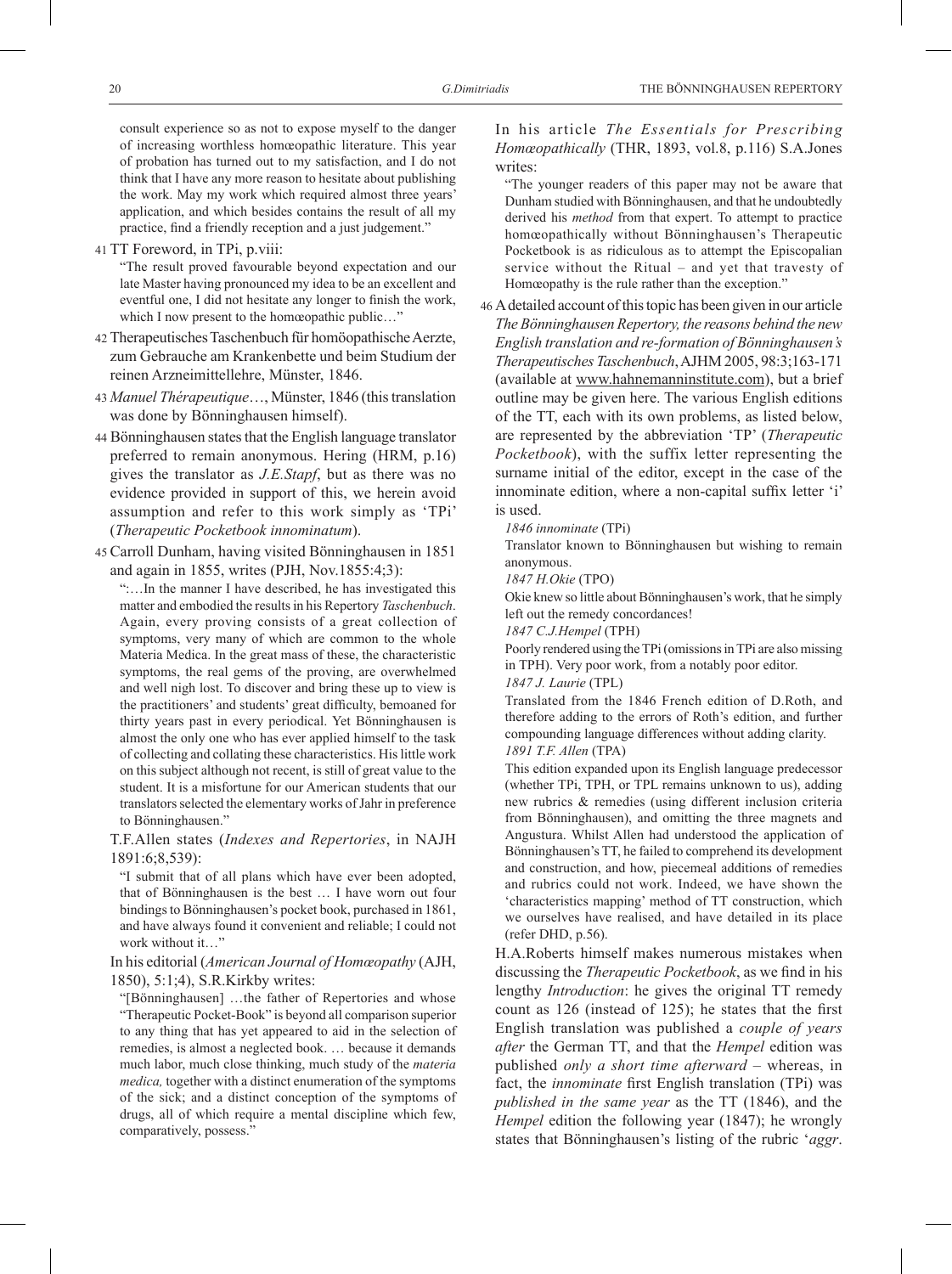Clear weather' (TBR1714, aggr. Fine weather) was much larger than that of Allen's, but in fact, both works contain only two remedies (Bry., Plb.); further, he misrepresents the criteria for remedy grading, saying the lowest (parenthesised) grades indicate either a rare occurrence in the provings, or pure clinical removal! This fabrication demonstrates Roberts' own failure to thoroughly comprehend the comments of Bönninghausen in this regard, since Bönninghausen's TT data comprised, first and foremost, provings-based characteristics, the bracketed being uncertain as to their 'characteristic' (consistent) status, with clinical verification forming the basis for an increase in remedy grade. Let me continue: on page 11 of his *Introduction*, Roberts imagines Bönninghausen used the terms *primary* and *secondary* in reference not to a time-sequence of symptoms, but to their "*relation to the case,*" *i.e.*, "*those symptoms which seem to have a direct bearing on the complaint, and those others of almost equal importance, the concomitant symptoms*", but Roberts gives no reference for his assertion, and that is because Bönninghausen *never* stated it – he in fact used the terms primary and secondary as per the definition of Hahnemann, *i.e.*, in reference to the time-sequence of symptoms, as for example, we read (*Experience and the High Potencies*, NAHH 1846:3;3,25, in BLW244):

"Although Homœopathy has not fared so badly in this respect as allopathy, which has new and insurmountable difficulties from its practice of mixing together various medicines which causes an ignorance as to the primary effects and the after effects of remedies, nevertheless, even in Homœopathy, the difficulty of gaining *valid experience* must not be so easily surmounted when we see that one and the same proposition is decidedly affirmed by the one and altogether denied by the other."

Roberts' again shows his ignorance and readiness to indulge in misteachings of his own fancy. The only explanation for such numerous and significant errors, is that Roberts did not himself examine the originals, which may have been difficult to obtain at that time – indeed, he states this in his Introduction, saying (p.44):

"Unfortunately, it has been impossible to secure an original German copy of the *Pocket Book*, therefore comparisons have been made by the tedious method of comparing the text in Allen's edition, rubric by rubric, with those in Hempel's translation, and where there has been any question, these have been compared with other available editions…"

Clearly, trusting in non-primary sources has not worked for Roberts, and, since he found it 'impossible' to obtain a German original, he should not have ventured to offer any opinion on matters where it was admittedly beyond his means to verify; he instead chose to perpetuate and extend such inaccuracies as stemmed from opinion and hearsay, and within a professional publication! Indeed, one has to wonder how it was that Roberts was given the task of introducing this edition of T.F.Allen, let alone commenting on its particular application, as if he had a

masterly understanding and experience of the matter? Regardless of perhaps praiseworthy intentions, our discontent with such inaccuracies must be stated, as it is evident in too many of our literary works, both past and present. Indeed, regarding the English translations, and excepting TPi, and TF Allen's edition where he perhaps honestly (yet mistakenly) thought a good service was being rendered for Homœopathy by expanding and including new remedies, etc., one wonders about the actual purpose of the other editions; after all, they did not *add* anything, but instead, diluted the original whilst hardly bothering to correct the mistakes it contained, and, as we see from the examples of Roberts' pen, superimposed their own inaccuracies.

Lastly, the following account was given by M.D.Wilson, in his article *A Response*…(MHR, Sept.1, 1863, vol.7, p.563):

"The excellent *Taschenbuch*, or Vade-mecum expressly compiled by Bönninghausen as a guide to the study of the Materia Medica, has not even been faithfully rendered by Hempel. He has omitted several paragraphs of the original. Dr. Roth of Paris has likewise mangled Bönninghausen's work. In many instances the German is most *inaccurately* rendered into French: yet he is one of the *Revisers*!... Dr. Roth's erroneous version of Bönninghausen is, nevertheless, that which has been selected for translation into English under the Editorship of Dr. Laurie, and is much used by practitioners. In many instances this again has been very inaccurately rendered from the French!

- 47 This has not been done by any other repertory, except in piecemeal fashion whereby inadequate and hearsay reports are incorporated into the modern repertorial works, often not provings-based, often no more than mistaken interpretations.
- 48 Of course when new provings data became known post-TFR, it was also incorporated into TT.
- 49 This 'conversion' of form from TFR to TT was not at all a simple task, requiring several years from concept to completion, and it is also now evident that Bönninghausen's gradual and methodical progression through TFR to his final TT meant that TFR acted as a work-book, into which all his individual findings and clinical results could be annotated, and from there, converted directly to the TT format. Further, the TT construction itself, which represented a *functional unit*, did not allow *piecemeal* additions (apart from any corrections), whereas the TFR formed an ideal platform for such annotations, which, it seems, Bönninghausen continued to make in that work even after the publication of his TT.
- 50 Speaking on the TT, Bönninghausen states (NAHH 1844, in BLW217):

"…May my work which required almost three years' application, and which besides contains the result of all my practice, find a friendly reception and a just judgement."

51 F. Kottwitz (KBL) writes: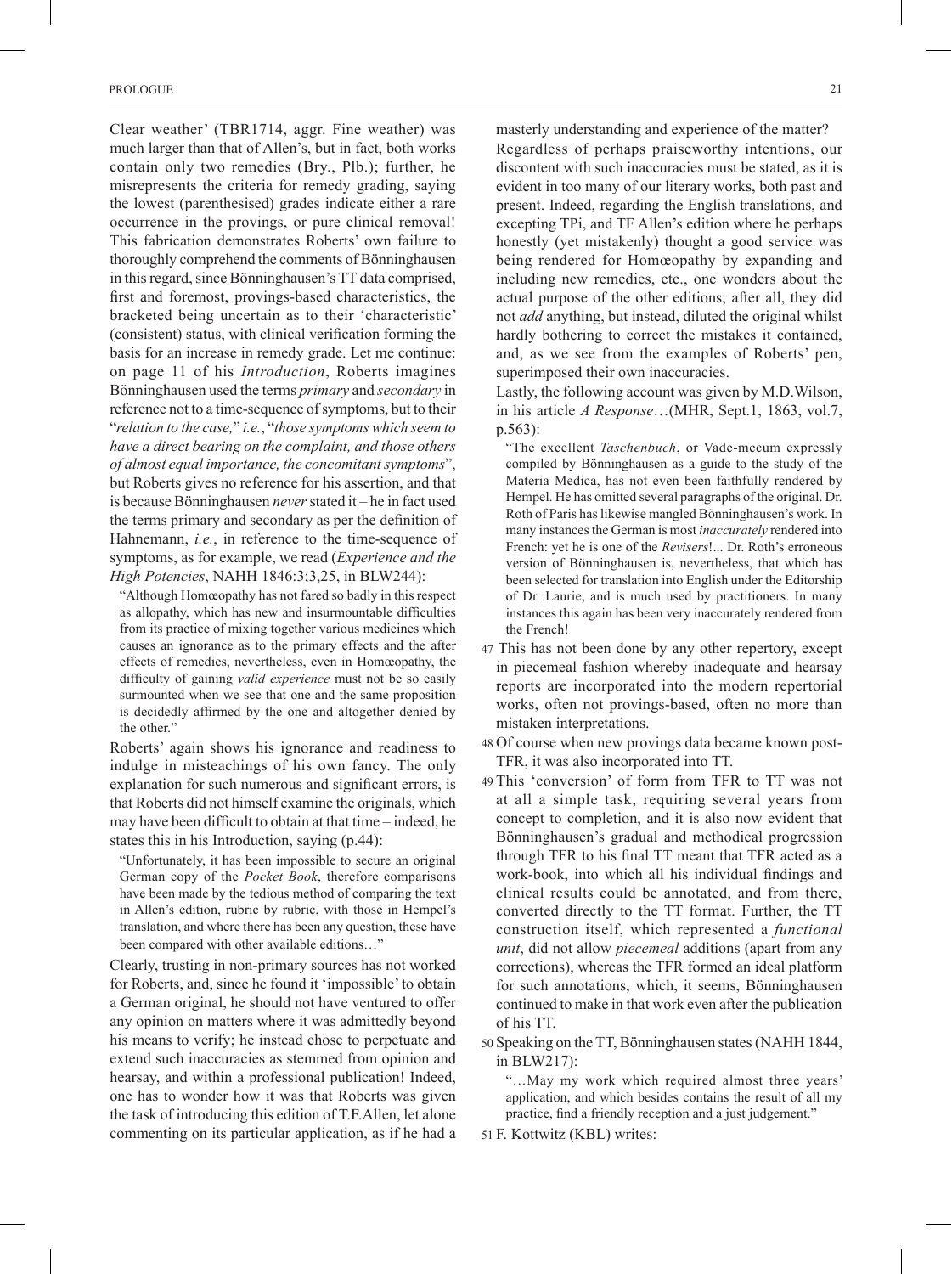"... in 1842, the AHZ  $[(1842:23.96)$  review of some articles of Bönninghausen by Hartmann] considers Bönninghausen's practice to be without doubt among the busiest that a homœopathic physician could have or maintain…"

Bönninghausen's first 'case-book' therefore must have extended from the time of this first patient (1828/29), and not, as reported in a letter from Carroll Dunham, from 1832 (PJH 1855:4,449-458, dated 6 September\* 1855), we read:

"Every case of disease is systematically described, and every prescription noted in a journal, which now extends from the year 1832, through 92 large octave volumes."

\* This date is incorrect, as it is only one month after a previous letter in the same journal (PJH, IV:309-311, 3 August 1855). in which he states: "I expect to leave Paris in a few days, for Northern Germany, and shall perhaps have some notes for you, in a few weeks, about the old pioneers of Homœopathy, Stapf and Bönninghausen." But Dunham writes, in his (6 September) letter, that he had spent six weeks with Bönninghausen. Allowing for the 'few days' before leaving Paris, and a further week (or longer) for travel, would bring the date closer to 2 months after his Paris letter, but before the publication date of the PJH (November 1855) in which it was printed. The true date was therefore most likely 6 October. [GD]

Bönninghausen's practice is described by Dunham, who writes (PJH, Nov.1855:4,449):

"A visit to Bönninghausen must be a matter of interest to every Homœopathic physician. He is the acknowledged master of Materia Medica, and one of the most acute and most uniformly successful practitioners of our school. Moreover, he was for thirty\* years the intimate personal friend of Hahnemann, and he is the only German physician with whom Hahnemann continued on friendly terms after his removal to Paris. Living in the little city of Münster in patriarchal simplicity, he is occupied during more than half of every day by office patients; his correspondence with patients in different parts of Europe, keeps him busy for several hours more, and every day he receives letters of consultation from various European physicians, while hardly a season passes without bringing him as a visitor some Homœopath, young or old, seeking instruction in Homœopathy, or advice for some specially difficult case of disease. It were difficult to imagine a more hospitable reception than he accords to all. I have found in the course of my journeyings, that many of the best homœopaths of Europe are to a greater or less extent his pupils; and quite a number of the most brilliant discoveries and cures made in different countries by practitioners of our school were suggested by him in correspondence."

\* This is clearly an error in the original publication, since Hahnemann died in 1843, only 15 years after Bönninghausen came into Homœopathy. It is most likely that "thirteen" years was meant. [GD]

Out of interest, Bönninghausen mentions his very first case in his *Aphorism of Hippocrates* (BAH), 8th book, note 29:

"One of the most pleasant recollections in our medical career we [deservedly] owe to the highly talented and much celebrated poetess Annette v. Droste-Hülshof. Being our very first patient in the winter 1828/29, referred to us by her previous and our former physician, Dr. B., who could not provide anymore assistance to her consumptive state - after we definitely contributed our own recovery to Homœopathy. After

an extended, yet futile, decline, it took us two entire days of most intense study, to find the most fitting remedy (N.vom.); but the favourable success was so surprising that she remained faithful to Homœopathy ever since, until she passed away under someone else's attention in her villa near Constanz / Lake Constance from a not closer known disease in 1847."

52 CGH164. Close was clearly convinced of the brilliance of Bönninghausen and the value of his TT, as we can see from the following extracts from the same work:

CGH178:

"Bönninghausen, following and working with Hahnemann, is the fountain head for the analysis and classification of symptoms from which we all draw." CGH264:

"In using repertories, notably "Bönninghausen", which all Hahnemannian prescribers use…"

 It is interesting to note that Stuart Close was a student of P.P.Wells, who had received treatment and instruction from Bönninghausen, as Close states (CGH163):

"It was he [Wells] who taught me Bönninghausen's method … and I thought more of it because he had known Bönninghausen and had received instruction and treatment from the Grand Old Man personally, while travelling in Europe.\*" \* this trip was in April 1858, refer HP 1889:9,215.

P.P.Wells was also the 'revered preceptor' of T.F.Allen (KLH217).

53 These characteristic elements, though their number be relatively small, may nevertheless be combined into a vast number of case-specific varieties, just as with our numbering system, where only a small number of digits (ten) may be combined in an almost limitless variety to uniquely identify evey single living person. Of course, effective use of the TT repertory method requires a clear comprehension of homœopathic diagnosis, which process is very well detailed throughout Hahnemann's writings, and which may be studied through our own work on *Homœopathic Diagnosis* (DHD), to which we point the reader. It is also important to realise that Hahnemann himself abstracted & re-combined symptoms listed within his own pharmacographies, and that this model is precisely reflected in Bönninghausen's TT structure.

54 This abstraction & re-combination of symptoms is an essential part of standard medical diagnosis. Not all patients with a particular disease will exhibit the same symptoms, and none will suffer the entire range of possible symptoms. For example, the diagnosis of *rheumatic fever* is made by satisfying a minimum number  $(2 \text{ major} + 1 \text{ minor})$  of criteria, gathered from thousands of cases:

*• Major*

arthritis, carditis, Sydenham's chorea, nodules, erythema marginatum

*• Minor*

Fever, arthralgia (without swelling), evidence of group A Strep. Infection

But whilst such diseases take the form of a general name in allopathy (*hæmorrhoids*, *leucorrhœa*, *weakness*,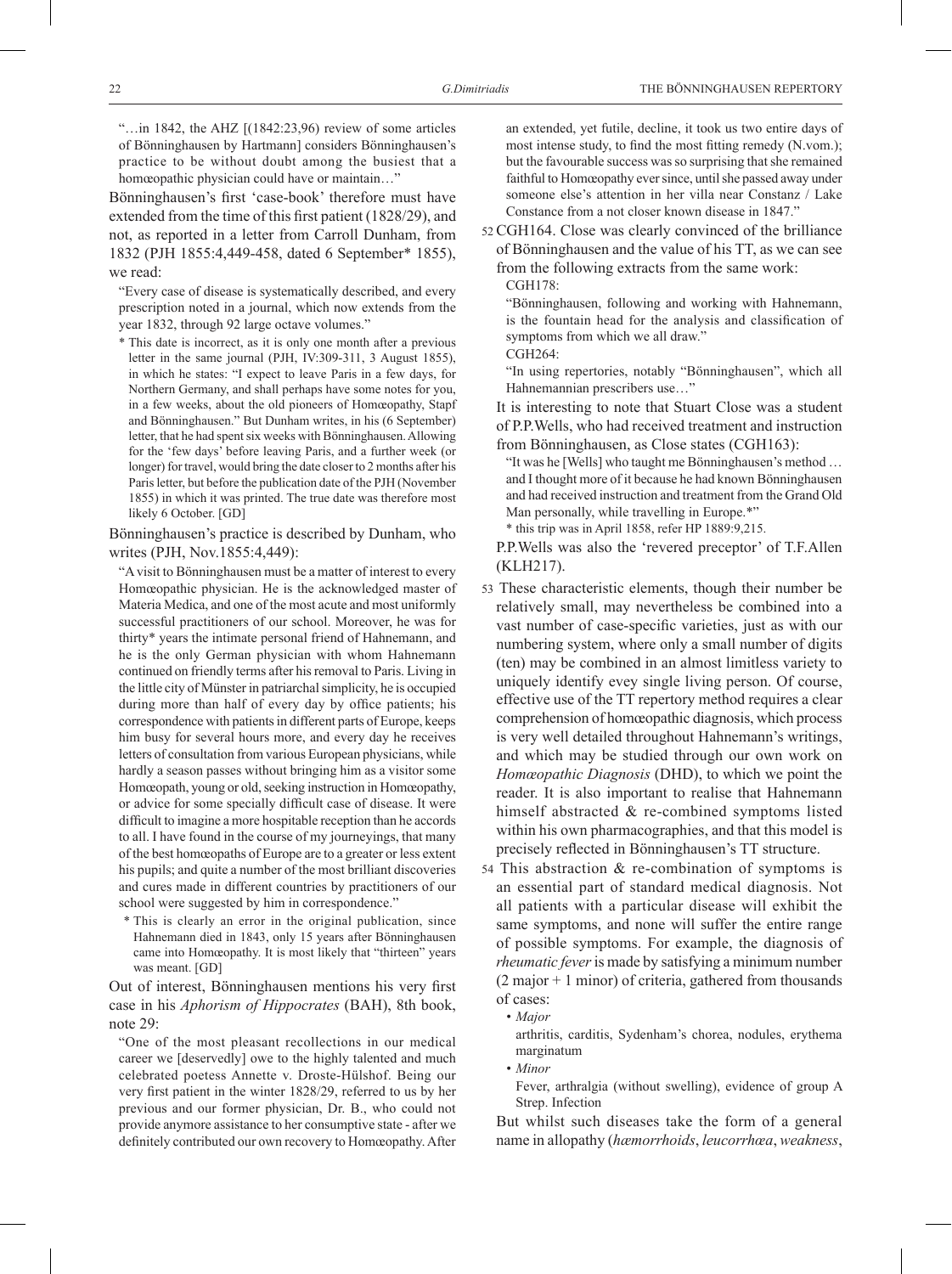*tonsillitis*, etc.), for homœopathic purposes, they take the name of their specific remedy (*e.g.*, a *Sepia* hæmorrhoid, an *Alumina* leucorrhœa, a *Veratrum* weakness, a *Silicea* tonsillitis, etc.). Hahnemann writes (*Organon*, §81, footnote):

"If, however, it is deemed necessary sometimes to make use of the names of diseases, in order, when talking about a patient to ordinary persons, to render ourselves intelligible in few words, we ought only to employ them as collective names, and tell them, *e.g.*, the patient has a *kind* of St. Vitus's dance, *a kind* of dropsy, *a kind* of typhus, *a kind* of ague; but…we should never say he has *the* St. Vitus's dance, *the* typhus, *the* dropsy, *the* ague, as there are certainly no diseases of these and similar names of fixed unvarying character."

#### 55 For example, under Alumina we find:

*Alum*.517 "Flatulent colic."

*Alum*.518 "Violent attacks of colic after dinner, during the afternoon, improved by a short nap, … [*Htb*]

The unqualified *Hahnemann* symptom under *Alum*.517 may be rendered more complete by the attachment of the modalities noted by *Hartlaub* under Alum.518.

56 For example, under Alumina we find:

*Alum*.205 "*Dimness of vision*, *as if looking through a mist*." *Alum*.215 "After blowing the nose, little white stars glimmer before the eyes  $(4<sup>th</sup> d)$ .  $[Ng]$ "

The dimness of vision (*Alum*.205), being of a different type of complaint to the glimmering before the eyes (*Alum*.215), can nevertheless be completed, so to speak, by the modality of the latter.

- 57 For example, under Alumina we find:
	- *Alum*.112 "*Headache*, *violent stitching pain in the brain*, with nausea.'
	- *Alum*.215 "After blowing the nose, little white stars glimmer before the eyes (4th d). [*Ng*]"

The stitching headache under *Alum*.112, may be rendered more completely by the attachment of the modality abstracted from *Alum*.215.

- 58 In this way, a paragraph or even page-long description from the prover's day-book (proving diary) would be separated into multiple fragments, each placed in their appropriate position within Hahnemann's schema.
- 59 Alphonse Teste\* criticises Hahnemann for such arrangement, which, as he states, results in a loss of the time-sequence of symptoms. But whilst the symptom time-course, from beginning to end, is *desirable* (not essential),\*\* Teste fails to see, *firstly*, that Hahnemann's schema is imperative for ready reference, and *secondly*, that such *abstraction of symptom fragments* allows for their *re-combination*, either into an *original form* (*reconstruction*), or into a completely new, *case-specific variety*, never before seen in the provings.
	- \* Teste, A.: The Homœopathic MM [Tr.Hempel], 1854) *Introduction*, p.34, 46-61
	- \*\* Refer Organon, §§130-132
- 60 The complete symptom picture of this disease is therefore compiled by the *combination of consistent elements*

*abstracted from many cases*. From Hahnemann's *Organon* we read:

§101: "It may easily happen that in the first case of an epidemic disease that presents itself to the physician's notice he does not at once obtain a knowledge of its complete picture, as it is only by a close observation of several cases of every such collective disease that he can become conversant with the totality of its signs and symptoms."

§102: "All those affected with the disease prevailing at a given time have certainly contracted it from one and the same source and hence are suffering from the *same* disease; but the whole extent of such an epidemic disease and the totality of its symptoms (the knowledge whereof, which is essential for enabling us to choose the most suitable homœopathic remedy for this array of symptoms, is obtained by a complete survey of the morbid picture) cannot be learned from one single patient, but is only to be perfectly deduced (abstracted) and ascertained from the sufferings of several patients of different constitutions."

The combination of symptom elements *abstracted* from a number of patients in forming a complete image of a *(natural) disease* is equally applicable to *medicinal diseases* (*Organon*, §135) – even though the symptoms have come from more than one subject, they are *the effects of a single stimulus* (natural or medicinal), and their *combination* reveals it's entire effects across a variety of physiologies, each with their own degree of reactivity (*Organon*, §116). Hence, the entire range of proving effects of each medicine can only be obtained by provings on numerous subjects.

<sup>61</sup> We may here provide one excellent example (RA 3rd ed., 1833, vol.2 *Vorerinnerung*, pp.31-34 [MMP vol.1, *Preamble*, pp.20-22, also in HLW766]), wherefrom the attentive reader will glean precisely the thinking which Hahnemann reveals to us in his process of determining the homœopathic diagnosis:

*"Sch.*, a washerwoman, somewhat above 40 years old, had been more than three weeks unable to pursue her work, when she consulted me on the 1st Sept. 1815

- 1 On any movement, especially at every step, and worst on making a false step, she gets a stitch in the scrobiculus cordis, that comes, as she affirms, every time from the left side.
- 2 When she lies she feels quite well, then she has no pain anywhere, neither in the side nor in the scrobiculus.
- 3 She cannot sleep after thee o'clock in the morning.
- 4 She relishes her food, but when she has eaten a little she feels sick.
- 5 Then the water collects in her mouth and runs out of it, like the waterbrash.
- 6 She has frequently empty eructations after every meal.
- 7 Her temper is passionate, disposed to anger whenever the pain is severe she is covered with perspiration. – The catamenia were quite regular a fortnight since. In other respects her health is good.

"Now, as regards Symptom 1, *belladonna, china,* and *rhus toxicodendron* cause shootings in the scrobiculus, but none of them *only on motion,* as is the case here. *Pulsatilla* (386) certainly causes shootings in the scrobiculus on making a false step, but only as a rare alternating action, and has neither the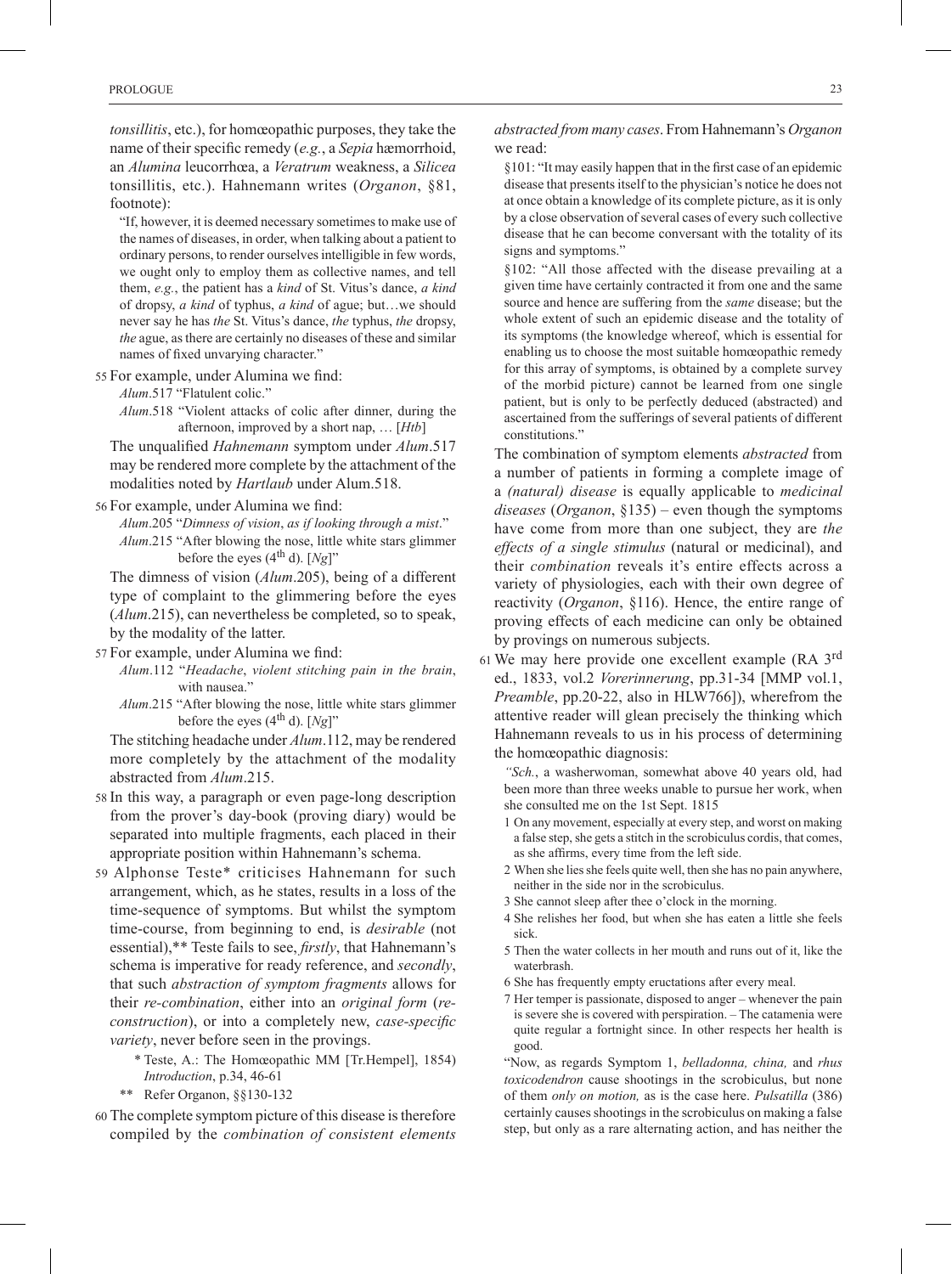same digestive derangements as occur here at 4 compared with 5 and 6, nor the same state of the disposition.

*Bryonia* alone has among its chief alternating actions, as the whole list of its symptoms demonstrates, pains *from movement* and especially shooting pains, as also stitches beneath the sternum (in the scrobiculus) on raising the arm (448), and in making a false step it occasions shooting in other parts (520, 574).

"The negative symptom 2 met with here answers especially to *bryonia* (501) few medicines (with the exception, perhaps, of *nux vomica* and *rhus toxicodendron* in their alternating action – neither of which, however, are suitable for the other symptoms) show a complete relief to pains during rest and when lying; *bryonia* does, however, in an especial manner (501, and many other bryonia-symptoms [87,91,128,159,162,192,507,512, etc.]).

"Symptom 3 is met with in several medicines, and also in *bryonia* (695).

"Symptom 4 is certainly, as far as regards "sickness after eating," met with in several other medicines (ignatia, nux vomica, mercurius, ferrum, belladonna, pulsatilla, cantharis), but neither so constantly and usually, nor with relish for food, as in *bryonia* (279).

"As regards Symptom 5 several medicines certainly cause a flow of saliva like water-brash, just as well as *bryonia* (282); the others, however, do not produce the remaining symptoms in a very similar manner. Hence *bryonia* is to be preferred to them in this point.

"Empty eructation (of wind only) after eating (Symptom 6) is found in few medicines, and in none so constantly, so usually, and to such a great degree, as in *bryonia* (253, 259).

"To 7. – One of the chief symptoms in diseases (see *Organon,*  §213) is the "state of the disposition," and as *bryonia* (778) causes this symptom also in an exactly similar manner – *bryonia* is for all these reasons to be preferred in this case to all other medicines as the homœopathic remedy."

From the preceding description, and from consulting the proving symptoms to which Hahnemann refers us, we see that he takes key components of the symptoms listed in his RA and re-combines them into his own case-specific variety. Tis is the process of homœopathic diagnosis.

62 TPi Foreword, p.vii-viii.

- 63 This itself served to reduce the number of rubrics substantially, eliminating the need for repetitions of headings under each system or region of the body. Furthermore, Bönninghausen compressed many of the specific TFR rubrics into broader rubrics for the TT, also serving to eliminate the bulk of the work.
- 64 The removal (abstraction) of rubrics from regional chapters and placement under a single general chapter does not, as has wrongly been supposed (by Hering, et al.), suggest that these symptoms are necessarily applicable generally – it simply allows a single place where they may be located and retrieved for re-combination with the other components of a symptom in order to specify their meaning. For example, Bry. is listed under *aggr. drinking* and *amel. drinking*, in equal weighting (grade 3), but for different reasons: Bry.186 "On drinking cool liquid a

sore pain comes into the tooth."; Bry.203 "Sore-throat: dry and raw in the throat during empty swallowing; on drinking this sensation goes off for a short time, but soon recurs; it is worst in the warm room.". As we can see, the amelioration refers to the throat, whilst the aggravation refers to the tooth. Moreover, this placement (abstraction) of elements also allows their re-combination into a new, case-specific variety, even if never before observed (in that combination) within the provings.

65 *The Value of High Potencies*, AHZ (1860) vol.61, in BLW141.

66 Hering writes (HRM, p.16):

"It was a great mistake, of Bönninghausen, to separate the conditions, as if every one of them could have a general applicability."

But whilst Hering was so critical of TT, he nevertheless accepted Bönninghausen's clinical accuracy, to the point of using Bönninghausen's work as the sole basis for his *Analytical Therapeutics*! He writes (HRM15-16, 1873)

"Bönninghausen's works, especially his repertory, have been made free use of throughout, because he was the only practitioner who entered all his corroborations and all successfully cured symptoms in his case books; and that, too, during more than two scores of years. … Bönninghausen's repertory has been made, as it were, the basis of this Analytical Therapeutics, and all that could possibly be of any use has been given…"

Either Bönninghausen's method of repertory *did not* work, in which case his results would be poor and useless – *or it did*!

67 As Francis Bacon states it (Novum Organum, First Book, §73):

"Of all signs there is none more certain than that of the fruits produced, for the fruits and effects are sureties and vouchers, as it were, for the truth of philosophy."

68 R.E.Dudgeon (in DLH325-329) an otherwise reasonable and able homœopath, was so blinded by his arrogance and bias against the fact that Bönninghausen had received so much recognition for his clinical work, that he dismissed him as an unprofessional '*dilettante*'.

The resort to unfounded, slanderous personal attacks of this nature, as Hering himself was also known to have committed (*A Judgement of Bönninghausen* in ZHK, 1865:13,69) only attest to the deficiencies in the character of these men.

E.A.Farrington also criticises Bönninghausen for not heeding the advice of Hering during construction of his TT, devoting an essay to this topic (FLW59), wherein he states:

"When the book was being written, Dr. Hering urged its author to state just what symptoms or group of symptoms were affected by a given condition [of amelioration or aggravation] … But Bönninghausen refused to comply with this request as reasonable as it was; so his book was crippled, and we have lost, probably irreparably, the particulars of his vast clinical work<sup>?</sup>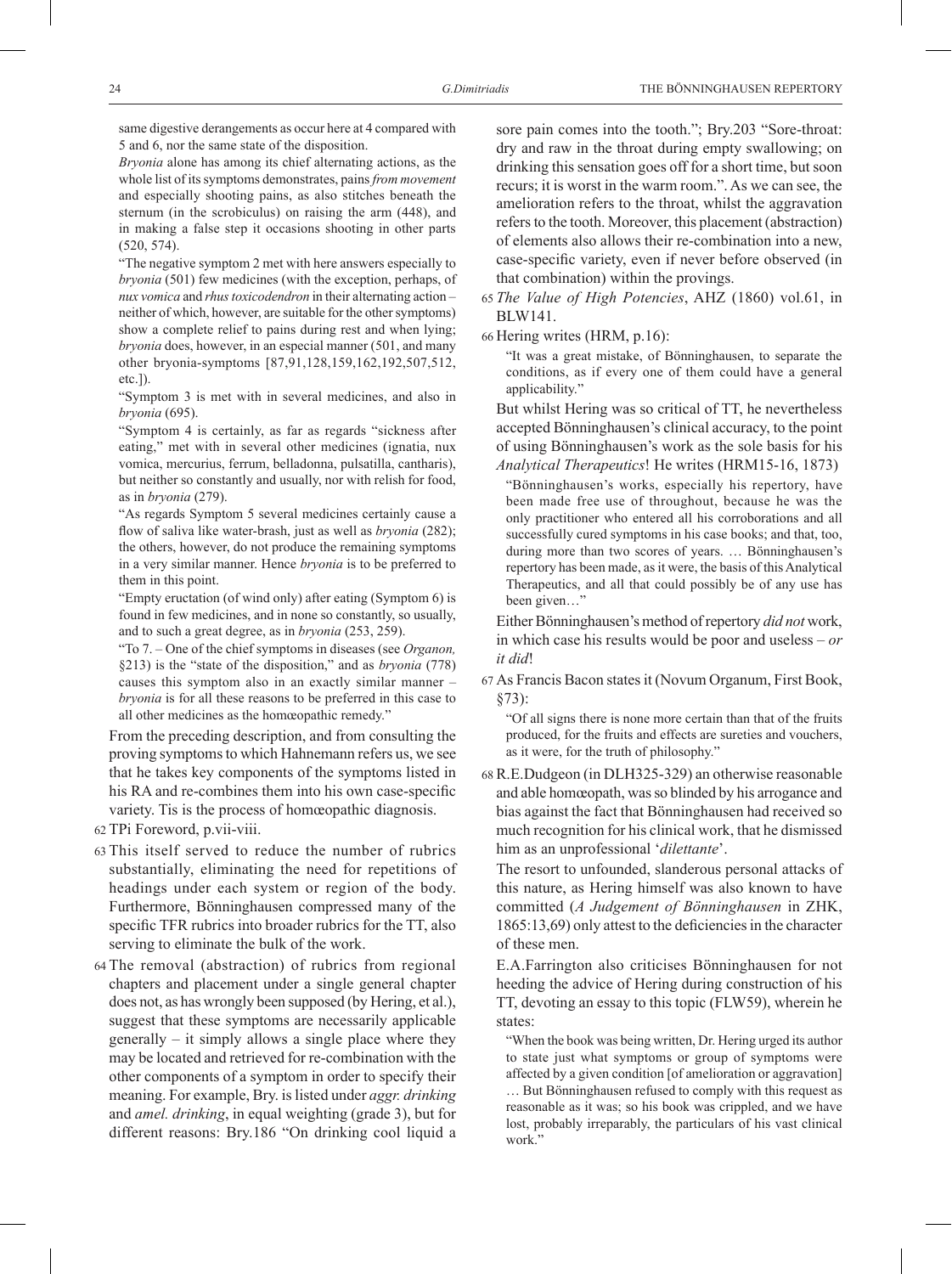Farrington's bias is here clear, since, as pointed out earlier, even Hahnemann was unaware of TT during the compilation stage, and Hering could not have known about that work until well after its publication (perhaps after the 1847 Hempel edition). As with Hering, Farrington was simply unable to fathom the application logic of Bönninghausen's TT.

Harvey Farrington adds his unfamiliarity into his 'Course in Homœopathic Prescribing' for graduate physicians, (in *Homœopathy and Homœopathic Prescribing*, published under the seal of American Institute of Homœopathy, 1955, under the chapter *Use of the Repertory*, p.239), with the following comment:

"Bönninghausen's Repertory, used extensively by the earlier homœopaths, deals only with general symptoms and conditions, and is therefore not well suited to the needs of the student."

J.T.Kent supports this work of Bönninghausen, as we read (*How to study the Materia Medica*, in KMW277-8):

"Why is it that *Bönninghausen's* [Pocket] book is out of print? Simply because Hahnemannian Homœopathy has not been taught. Nothing would please me more than to see the republication of this grand work. This book enables men who know how to study it, to cure the sick."

But whilst Kent appreciated that TT (one of the English editions), properly applied by one "who knows how to study it" could be used with success, yet, later, he admits having no success with it himself. We read (*The Development and Formation of the Repertory*, in KMW726):

"The chief difficulty with Bönninghausen's Repertory was that the modalities of the parts and those of the patient himself were all mixed together,…I did not use it successfully."

Our own clinical success using TBR confirms Kent's lack of success stemmed from his own lack of comprehension of its mechanism – he himself did not "know how to study it".

69 *Indexes and Repertories*, in NAJH, 1891:6;8, 537-539.

- 70 PJH, Nov. 1855:4;8. Dunham had himself visited Bönninghausen in 1855.
- 71 *The Homœopathic Library*, TIHA, Philadelphia, June 24-25, 1896:17, 78-86.
- 72 HP 1889:9,215 (quotation courtesy A.Saine). P.P.Wells was himself held in high regard by Hering, as can be seen in the following comments from his *Treatment of Typhoid Fevers* (part of his *Analytical Therapeutics*, 1873), Preface to First Edition (reproduced on page 9 of the second edition, 1896):

"Dr.P.P.Wells' Treatise on Typhoid Fevers, Am.Hom.Rev., vol.3, the best in our literature up to this day, has been included."

73 Provings have their own difficulties, particularly in errors of observation as well as inaccuracies and dialectic inconsistencies of expression, both by prover and observer. This point is made by Hahnemann in his letter

- to Bönninghausen, 16 March 1831 (in HHL 2,299): "…among the available symptoms so far recorded, there are still many obscure points which greatly need confirmation and revision. Who would wish to draw positive results from these in their present state? It is a marvel that so much that is true has been evolved through the few people whom I could, by an effort, induce to undertake provings, and who at the same time did not have equally good capacities for observation…"
- 74 *In Search of a New Principle…*, 1796, HLW265.
- 75 *The Medicine of Experience…*, 1805, HLW453 footnote.
- <sup>76</sup> *Fragmenta,* 1805, Praefatio, in Schmidt, J.M., & Kaiser, D.: *Gesammelte kleine Schriften von Samuel Hahnemann* [GKS]. Haug 2001, p.366.
- 77 This 'grading' of sorts is also seen in the various compilations of characteristics (materia medicæ) by Bönninghausen, primarily as a complement to the repertories, as a type of quick handy reference for the most significant characteristics of the remedies contained.
- 78 This subject regarding the concept of primary/secondary symptoms is one which continues to be largely misunderstood and ignored, yet its significance is striking. The reader is referred to our DHD for a detailed discussion on this topic.
- 79 It is doubtless that the more frequently seen in proving, and especially by different observers, then the more certain the tendency for the remedy to produce that symptom. This is an important point to keep in mind when studying the materia medica – a symptom repeated by the same observer (depending also on the observer) is less reliable than one repeated by different observers, since the latter case serves to remove the effects of individual observer bias in terms of their language of expression and their interpretation of the phenomena. We refer the reader to our article *Hahnemann's Pharmacography*, AJHM, 2007, 100:3;185-201, also available from our website at www.hahnemanninstitute.com.
- 80 It is incorrect to consider the bracketed entries as a grade in themselves, since they are placed into the repertory 'to be confirmed' by experience, and therefore do not form part of the grading system proper. Once confirmed, they would be assigned a grade, or if they remained unconfirmed, they would be removed from the list, as indeed did occur in Bönninghausen's BKV (1853), wherein he removed all the bracketed remedies contained in his earlier concordances.
- 81 Refer to our previous articles (ZKH 2001:45;3,96-115, and ZKH 2001:45;6,223-237), wherein this point has been established, and we must therefore ignore the erroneous view of K.H.Gypser, and others, that only the highest (3-4) grades indicate a characteristic.
- 82 An example of this may be seen under Mur-ac. MMP109-119 (especially no.111 which is emphasised by Hahnemann), together which impressed Bönninghausen with the emphasis necessary to add Mur-ac. under the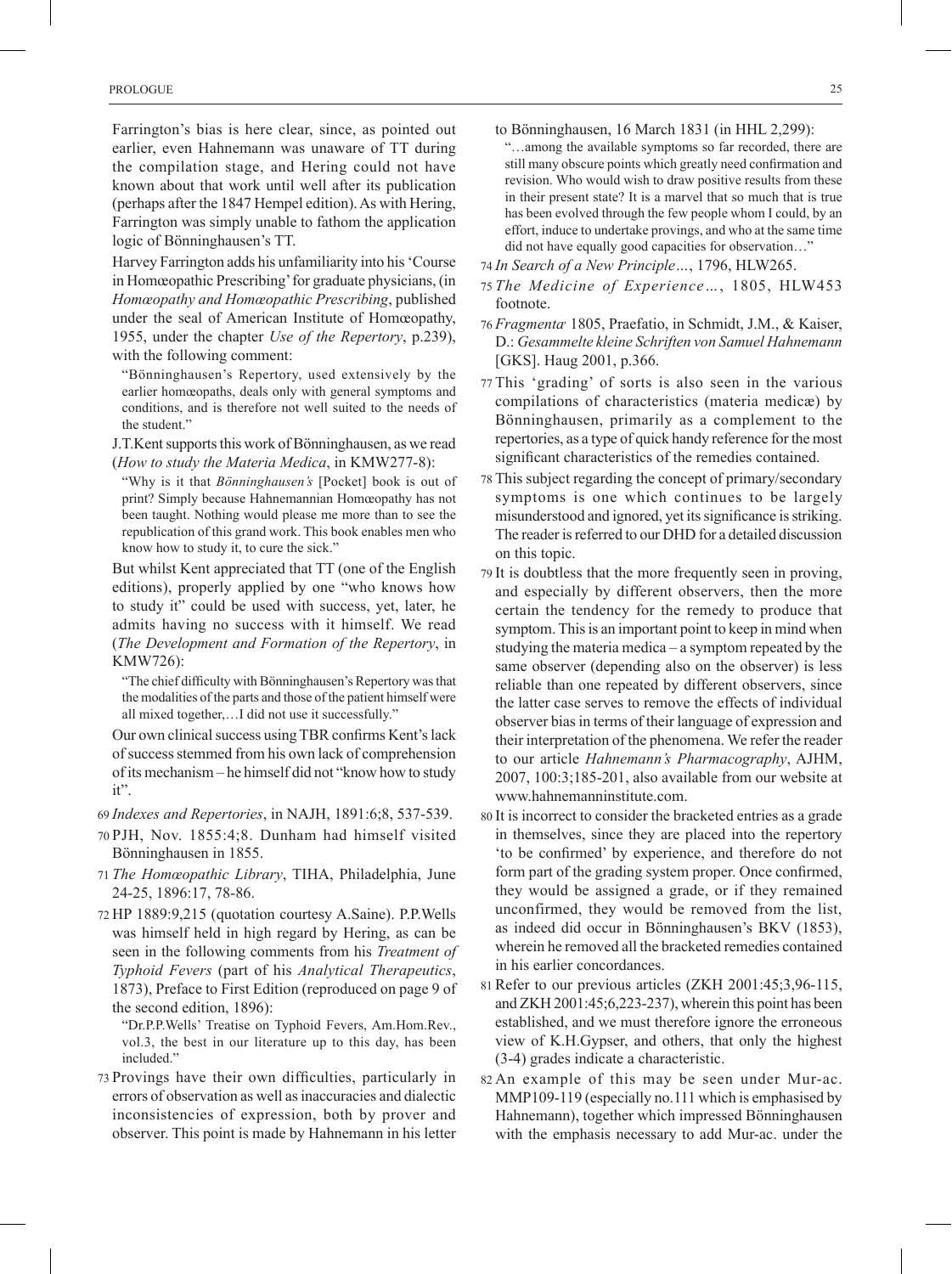rubric "Harndrang, vergeblicher" (ineffectual urging to urinate, TBR454) as a 2-grade. This grading has not been increased with the subsequent experience of Bönninghausen.

- 83 Even in his first edition SRA (1832), with little clinical experience of his own, Bönninghausen had frequently listed remedies in 3 and 4 grade. We will recall that Bönninghausen's entry into Homœopathy was not until late 1828, which meant only 3-4 (theoretical, study) years until his publication of the SRA in 1832, which can only be seen as a collection of existing data, and therefore any emphases in the original, in terms of grade distinction could only have reflected the experiences of others. The following years however, would have seen him increasingly incorporate his own observations.
- 84 TPi Foreword, p. ix.
- 85 Bönninghausen's grading system was consistently applied throughout his other repertorial works, as we can see from his following words (BWF, Preface to second edition, 1863 ):

"With great diligence and especial care the author has endeavoured, through different type and setting of the same, in the repertory, to mark the degrees of importance of each remedy. He has retained the distinguishing points, which were employed in his repertory (of 1833 and 1835) and in his therapeutic Pocket-book (of 1846); these having been recognised by competent judges, as conformable to the object in view."

86 We have already explained the reasons for this above, but, another contributor to Bönninghausen's reliance on his own experiences with the earlier (source) provings and his even greater distrust of the newer 'provings' may be appreciated from the following excerpt (*Three Precautionary Rules of Hahnemann*, NAHH 1844:1;1,69-, in BLW195-197):

"Looking back over former years allows us to find without long search a period where the communications made about cases and cures offer a great difference from those of the present time. A great part of the results gained in the later time shows an uncertainty and fluctuation in the selection of remedies, which we do not find at least in the same measure in the former time of the so-called childhood of Homœopathy, and when we look at the matter more closely, we cannot deny the fact that the increase in the size and multitude of the doses kept equal pace with this…and I am convinced that the *size* and the condition of our Materia Medica has a considerable part in this fault while leaving it to others to pronounce as to the uselessness of most of the later provings, and also the fragments of symptoms of medicines otherwise unknown in their medicinal effects, which fragments are published in various quarters and concerning the treatises as to the mode of action of the various medicines which are surcharged with hypotheses, I would only desire to say a few words as to the arrangement of the Materia Medica Pura, which embody the results of a diligent study of the same as well as those of an extensive practice which has been blessed by Providence. Almost every incipient homœopath will have had a similar experience with myself and many of my acquaintances, namely, that he would think to find in

almost every fully proved remedy the elements of almost every disease. This delusion, which, however, only in part deserves this name, will not disappear before by a comparison of the proving symptoms of two or more medicines we have found the differences which exist between them. These differences appear still more plainly when we come to their application, and only then we see the complete inadequacy and incompleteness of the former pathologies, which, even at best, only sketch a scanty outline of the *genus* of the disease, but never designate the varieties and the finer shadings with the individuals, according to which alone the correct selection of the remedy suitable for the genus of every disease can be made. What Allopathy means by an *indicated* remedy is quite different from what we call a *homœopathically suitable* remedy. Of the former there are mostly a great number for every concrete case, the latter can only be one, and even if there should be several under the former, which in various cases of disease, which are summarized under one generic name, which might be of use in a homœopathic, and not in an antipathic manner, this is no way true of every case of this kind, but the choice, if it should be homœopathically suitable, must be so made that the remedy not only corresponds in a general manner to the name of the disease, but also just as exactly to the accessory symptoms and circumstances.

- 87 The unavoidable indefiniteness of Bönninghausen's precise grade change criteria, means we cannot, with any degree of certainty, introduce our own grade changes within this work.
- 88 Speaking on Bönninghausen's practice, Dunham states (PJH 1855:4,451):

"It is with this exactitude, trusting nothing to memory or to general impressions, that his investigations are made."

Later in the same letter, speaking on Bönninghausen's repertory, Dunham says:

"…it is the very richness of the work with which they find fault — for the manner in which these original observations were made is a guarantee of their accuracy."

89 If Bönninghausen had no significant experience with a remedy in a particular rubric combination, then no increase of grade would occur, even though the provings themselves recorded a significant emphasis on the represented symptoms. For example:

*Iodium* is listed at 1-grade under Respiration oppressed (TBR568), yet from Hahnemann's original source (*Iod*.CD 435-6, 447-459, 464-5) we find a significant action of Iodium in producing both oppression of the chest and asthma.

*Clematis* only lists at 1-grade under Teeth, pain in general (TBR219), yet, from Hahnemann's original source (CD41-52) we find it has a strong affinity for toothache, with 12 symptoms out of 150 (8% of its entire pathogenesis) specifically referring to striking tooth pains.

- 90 For example, a remedy, say Acon. listed in three separate rubrics in SRN, in say, 1,2,3 grade, upon these being consolidated into a single rubric, would require their averaging into a 2 grade.
- 91 There can be no definite conclusion in this respect, since some grade variations may be explained by errors of typography and omission. Further, a modality or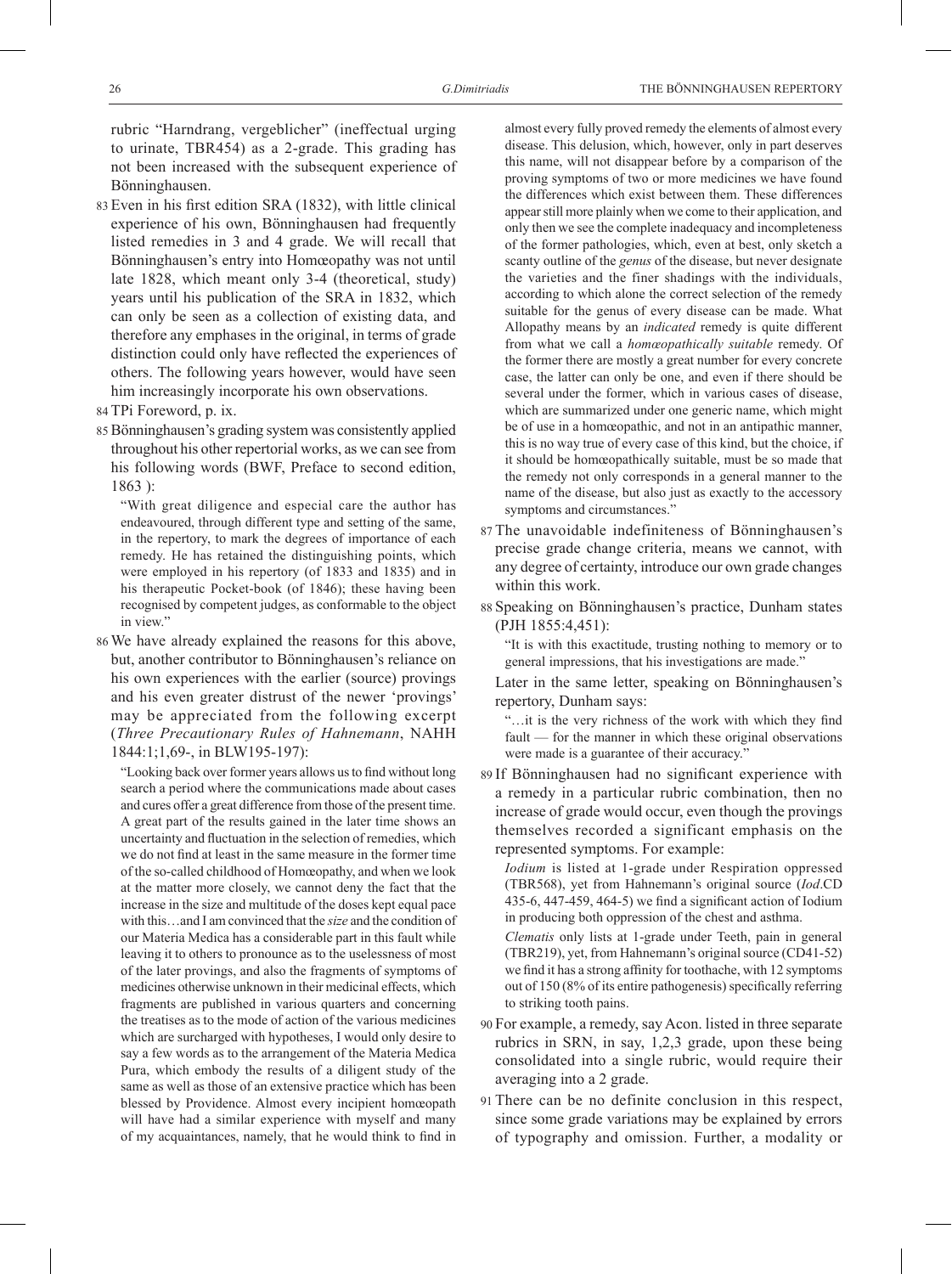other non-region-specific characteristics may be used a number of times in combination with other locations, and therefore, their increased grade is more likely when compared to the non-transportable, location specific characteristics. In general, we make some allowance for these facts by looking for no more than a single grade variance across the series of rubrics.

- 92 We have many examples where a remedy repertorising across 4 rubrics with consistent yet low grades, say 1,2,1,1 was given in preference to another repertorising with an inconsistent array of grades, say, 4,1,3,4, even though the latter had a higher numerical total. Remember always, that even the lowest grades (1, 2) indicate a consistency (characteristic), and must be given their proper consideration. Indeed, the numerical value derived from the *summation of grades* across rubrics as commonly done in case-analyses using other repertories (*e.g.*, 4+1+4+3 = 12), is most *subordinate* to a *consistency of grades* across rubrics, and this simply due to the process of construction used by Bönninghausen. Other repertories, themselves compiled from multiple, dissimilar, nonprimary (repertorial) predecessors – each with their own distinct and often inconsistent grading criteria (both within and amongst themselves), fitted together into a new, even arbitrary grading structure (as is the case with Kent's) have lost the possibility of a meaningful consistency. On the other hand, the TT (and now TBR), having retained their structural and grading integrity, offer another great advantage for repertorial analysis. We refer the reader to our DHD second part for illustrative case examples.
- 93 Most probably because he saw it as straightforward, having indeed explained his concept of it elsewhere.
- 94 The following record of comment was made during the discussion on Lippe's paper *The Classification of Remedies*, Hahnemannian Monthly, 1867 (in THR (1983) 8:1;11-14):
	- *Dr. JC Morgan*

"I would again repeat the question I have asked Dr. Lippe. I do not know anything about the classification in any of Bönninghausen's observations. Dr. Okie's translation of the German edition of the Pocket Book, there is a part in which a remedy is divided under seven heads, [concordances] and which Dr. Okie considered of so little value that he has not translated it."

#### *Dr. A Lippe*

"Dr. Okie no doubt left this part out because he did not comprehend it…I have used Bönninghausen's concordance in this manner for a number of years, and have found it to be a very great help."

#### *Dr.Jacob Jeanes*

"I have examined Bönninghausen's method of classification and think it would be of little use to me, though it might be of great utility to others."

#### *Dr.JC Morgan*

"Bönninghausen's method requires a vast amount of knowledge of materia medica before it can be used understandingly…

We must ask how anyone (as with Morgan above), can on the one hand state that they know nothing of Bönninghausen's work, and at the same time assert this work is very valuable to those familiar with MM. And how can Jacob Jeanes state he has examined this work whilst in the same breath *think* it would be of little use to himself, but then suggest it may be of use to others? These comments show Jeans' lack of comprehension, simply sitting on the fence whilst wishing to appear as if he has anything of value to offer on this topic – especially following the support by Lippe for Bönninghausen's work.

- 95 Okie states the following (TPO, Preface):
	- "As this is a subject upon which, at the present, we have but little experience, and as the author's concordances seemed to offer nothing new or of a really practical nature upon this subject, I have omitted it..."
- 96 TT Foreword, reproduced in TBR p.28.
- 97 BLW323.
- 98 *The Relationship of Remedies*, a translation of Bönninghausen's introductory comments in BVE, by A.McNeil, in TIHA, Wisconsin, June 6-9, 1893:14,200- 205.
- 99 Bönninghausen here goes on to say:

"For the first intimation of this (as of all other demonstrated truths in Homœopathy) we are indebted to the sagacious and observant founder of our school. See Organon, section 172 *et seq.,* on the method of treating one-sided or partial diseases. For example, we may mention the proved efficiency of *Calcarea carb*. after *Sulfur*; of *Causticum* after *Sepia*; of *Lycopodium* after *Calcarea*; *Nitric acid* after *Calcarea* and *Kali carb*.; of *Sulfur* after *Arsenicum* and *Mercurius*, and of *Sepia* after *Silicea*, *Nitric acid*, or *Sulfur*. What homœopath has not had the opportunity of demonstrating the truth of his observations, presuming that in so doing he has always scrupulously observed the fundamental principle of Homœopathy, Similia.

"Some have claimed that it was essential that the order in which related remedies are administered should be observed, for example that A. must not be preceded by B. and so on. But if we carefully examine all the cases which seem to bear this out we will find that some contra-indications have been overlooked and that thus the fundamental principle of Homœopathy has not been strictly observed. This was asserted particularly of *Calcarea* and *Lycopodium*, but I can assure you that I have very often seen *Calcarea* accomplish good results after *Lycopodium*, when the symptom-complex was such at first that *Lycopodium* should be selected and after it had exhausted its action that *Calcarea* corresponded to the remnant of the case, which does not always occur."

100 Abgekürzte Uebersicht der Eigenthümlichkeiten und Hauptwirkungen der homöopathischen Arzneien [Brief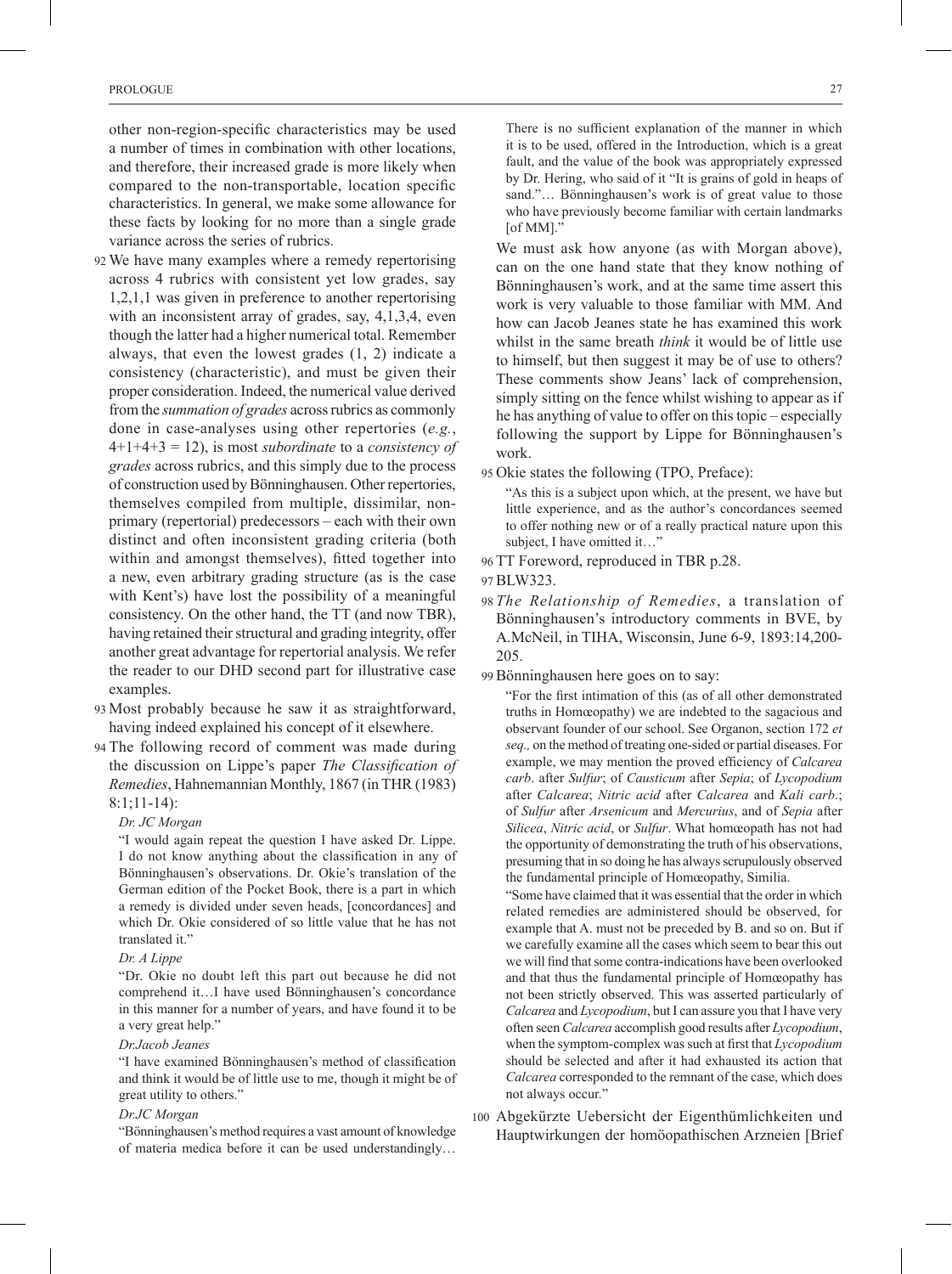Overview of the Singularities and Main-Effects of homœopathic Remedies], Münster, 1835

- 101 After the first remedy in the (often required) series has exhausted its usefulness, the case must be re-assessed to determine the now dominant symptoms of the case – the original chief symptom having been perhaps subdued, with one or other of the original concomitants now becoming the more troublesome or chief focus of our attention, or perhaps a new symptom has been precipitated following the action of the first remedy.
- 102 *Organon* §170.
- 103 *Extract from a Letter to a Physician of High Standing on the Great Necessity of a Regeneration of Medicine*, 1808, in HLW520, footnote.
- 104 Letter to Bönninghausen, 30 June 1834, in HHL 2, 114 Bönninghausen writes the following about this work (in p.174.
- 105 Three Precautionary Rules of Hahnemann, NAHH, (1844), 1:1, p.69, in BLW195-196
- 106 The American Homœopathist, Oct.1865, 2:4;95-96
- 107 President's address, *International Hahnemannian Association*, 7th annual meeting 1887.
- 108 TT represents a unique structure which sees it applicable as a single whole, and any admixture of other works considered together so as 'not to miss anything', which works are themselves constructed using very different inclusion criteria and with an uncertain lineage, would serve more to dilute and confuse rather than clarify and single out the required remedy.
- 109 It was K.H.Gypser (Sydney Seminar, April 1995) who first triggered our focus on Bönninghausen's TT.
- 110 My copy was an Indian reprint of the *New American Edition* of T.F.Allen (TPA), which itself had undergone numerous editions, and received many rubric, remedy, and grade changes – checking the *Concordance* list of remedies revealed 21 extra remedies; more importantly, there were four omissions: *Angustura*, and all three of the *magnets*. Such changes from the original (made using different inclusion criteria) coupled with the extremely poor quality of the available Indian reprint (remedy grades are often unclear), meant that the confidence required to use such a *condensed* repertorial system (reliant upon the selection of a small number of *characteristic* symptoms), the main attraction of which was accuracy and certainty, was lost.
- 111 Within eighteen months, having received our own computer database of the entire TT, K.H.Gypser commenced a similar project for a German republication of TT.
- 112 Bönninghausen (without the aid of any computers), had difficulty in retaining organisational consistency, and it was not uncommon to find duplications of symptoms under slightly different rubric headings yet with identical remedy entries; identical rubrics were also found in multiple placings (both within and across

various sections), and there were even examples where these contained minor differences in their remedy lists, including inconsistencies in remedy grade — wherever such discrepancies existed, our policy was to accept the higher grade, since that errs in favour of repertorial notice and reference to the materia medica (specific changes from the original were in each case noted in the attached end-notes).

- 113 Considered imperative for a smooth use of this work in the contemporary clinical setting, e.g., *Mons veneris* and *Perinæum* were relocated from *External Belly*, and *Anus* respectively, to *Genitalia*; *Kidneys* from *Inner Belly* to *Urinary Viscera*; *Circulation of Blood* from *Fever* to *Cardiovascular*, etc.
- BLW323):

"… contains the result of the examination to which I have subjected, for a number of years past, my former labours in reference to the same subject, and which has convinced me that an excessive number of remedies rendered their proper application in disease so much more difficult.'

The application of BKV is entirely unaffected by repertorial structure changes.

- 115 With the double object of maximising clinical practicality, whilst better reflecting Bönninghausen's 'complete symptom' *triad* of *Complaint*, *Location*, *Modalities*  (*CoLoMo*) within the schema. A look at the general structure of TBR will reveal that the term *Symptomata* (Greek, *Symptoms*) has been used to head each section (*Regional*; *Systemic*; *General*), as a reminder that the rubrics contained within every section refer *only* to pathological (disordered, abnormal) alterations of structure or function.
- 116 *Symptomata*, from the Greek συμπτώματα (symptoms, indications) – both subjective and objective.
- 117 *Mind* is merely a conceptual organ, without a specific determinate location within the CNS or elsewhere, and it should be kept in mind that, whilst clearly marked mental alterations (indicating disorder) are a most important guide to the selection of the remedy (refer *Organon*, 6th ed. §§210-11), an excessive eagerness in seeking for a patient's mental subtleties often occurs at the expense of more obvious signs.
- 118 We have previously shown (DHD) that all entries in TT, from grades  $1 - 4$  (excluding the uncertain [bracketed] entries), are consistent and therefore characteristics observed in provings.
- 119 Moreover, this arrangement has also highlighted many duplications as in the following examples (the bracketed rubrics were identical in content and were removed): *Aggr*.:

Clothing, pressure of the: (+ *amel*. loosening Clothes) Company, in: (+ *amel*. Alone, by being) Dry weather (+ cold dry air): (+ *amel*. Damp weather)